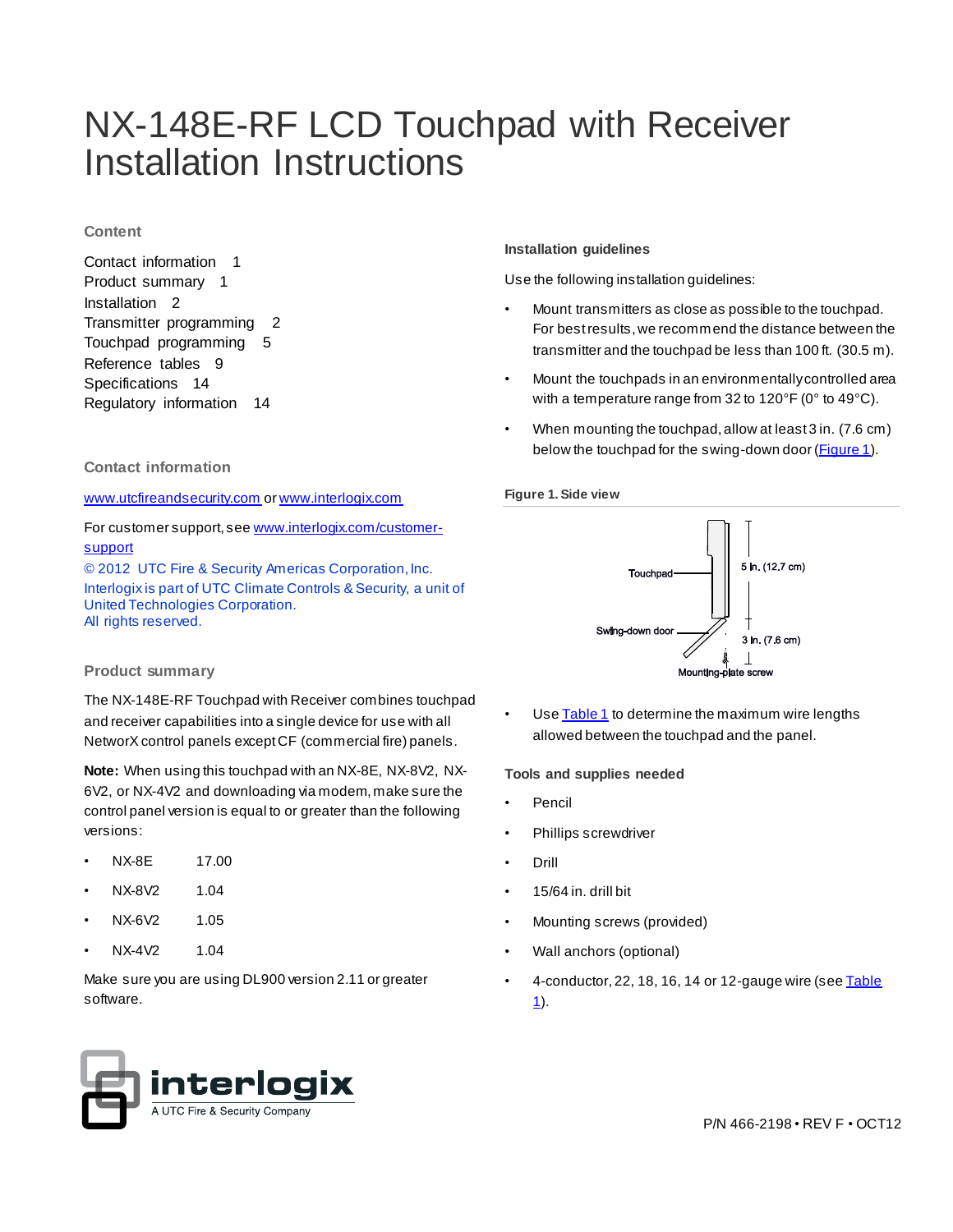# **Installation**

To install the touchpad, do the following:

1. Remove the mounting-plate screw [\(Figure 1\)](file:///D:/Documents%20and%20Settings/501890067/Local%20Settings/Temporary%20Internet%20Files/Downloads/466-2198-E.doc%23Figure1%23Figure1) from the bottom of the touchpad and lift off the mounting plate.

**Caution:** You must be free of static electricity before handling circuit boards. Wear a grounding strap of touch a bare metal surface to discharge static electricity.

2. At the mounting location, use the mounting plate to mark the location for the antenna and mounting holes [\(Figure](file:///D:/Documents%20and%20Settings/501890067/Local%20Settings/Temporary%20Internet%20Files/Downloads/466-2198-E.doc%23Figure2%23Figure2)  [2\)](file:///D:/Documents%20and%20Settings/501890067/Local%20Settings/Temporary%20Internet%20Files/Downloads/466-2198-E.doc%23Figure2%23Figure2).

# **Figure 2. Antenna and mounting holes**



3. Drill 15/64 in. holes at the marked antenna hole locations.

**WARNING:** Make sure the mounting location is free of electrical wires. Contact with electrical wires while drilling the antenna openings could result in serious injury or death.

- 4. Mount the mounting plate to the wall with the screws provided. Use wall anchors if needed.
- 5. Remove power (if applied) from the control panel.

**WARNING:** To avoid possible equipment damage or personal injury, remove power from the control panel before making any wiring connections to the module.

6. Use 22-gauge or larger wire to connect the data, common, and positive terminals on the touchpad [\(Figure 3\)](file:///D:/Documents%20and%20Settings/501890067/Local%20Settings/Temporary%20Internet%20Files/Downloads/466-2198-E.doc%23Figure3%23Figure3) to the data, common, and power terminals on the control panel. See **Table 1** for wiring guidelines.

### **Figure 3. Touchpad wiring terminals**



#### **Table 1: wiring guidelines**

| Length           | Wire gauge |
|------------------|------------|
| 250 ft. (76 m)   | 22         |
| 500 ft. (152 m)  | 22         |
| 1000 ft. (304 m) | 20         |
| 1500 ft. (456 m) | 18         |
| 2000 ft. (610 m) | 16         |
| 2500 ft. (760 m) | 16         |

- 7. Run the antenna wires through the antenna holes in the mounting plate [\(Figure 2\)](file:///D:/Documents%20and%20Settings/501890067/Local%20Settings/Temporary%20Internet%20Files/Downloads/466-2198-E.doc%23Figure2%23Figure2) and into the wall.
- 8. To mount the touchpad to the mounting plate, place the top of the touchpad on the clips of the mounting plate and push the touchpad down into place.
- 9. Replace the mounting plate screw on the bottom of the touchpad [\(Figure 1\)](file:///D:/Documents%20and%20Settings/501890067/Local%20Settings/Temporary%20Internet%20Files/Downloads/466-2198-E.doc%23Figure1%23Figure1).
- 10. Apply power to the control panel.

# **Transmitter programming**

This section describes how to program the wireless transmitters used with the touchpad.

# **Programming guidelines**

Use the following programming guidelines:

- NX-4 and NX-6 control panels can have receivers added with zones that overlap those contained in the control panel. No hardwire expanders can be used.
- NX-8 control panels can have expansion zones (hardwire or wireless) set the same as those contained in the control panel. To do this, you must disable the onboard control panel zones in panel location 37, segment 5, option 3. All zone expansion modules must not overlap any blocks of 8 zones.
- All other control panels can have wireless zones added to any zone. If a hardwire input (on either the control panel or hardwire expander) is also present on the same zone as an enabled wireless zone, the wireless transmitter takes priority.

# **Program settings**

When programming wireless transmitters into the touchpad, there are various options and partitions you can set for each transmitter. These settings appear in segments of each programming location.

Us[e Table 11](file:///D:/Documents%20and%20Settings/501890067/Local%20Settings/Temporary%20Internet%20Files/Downloads/466-2198-E.doc%23Table11%23Table11) to record zone assignments and settings. Be sure to circle the module type in the location column to help identify where each zone resides.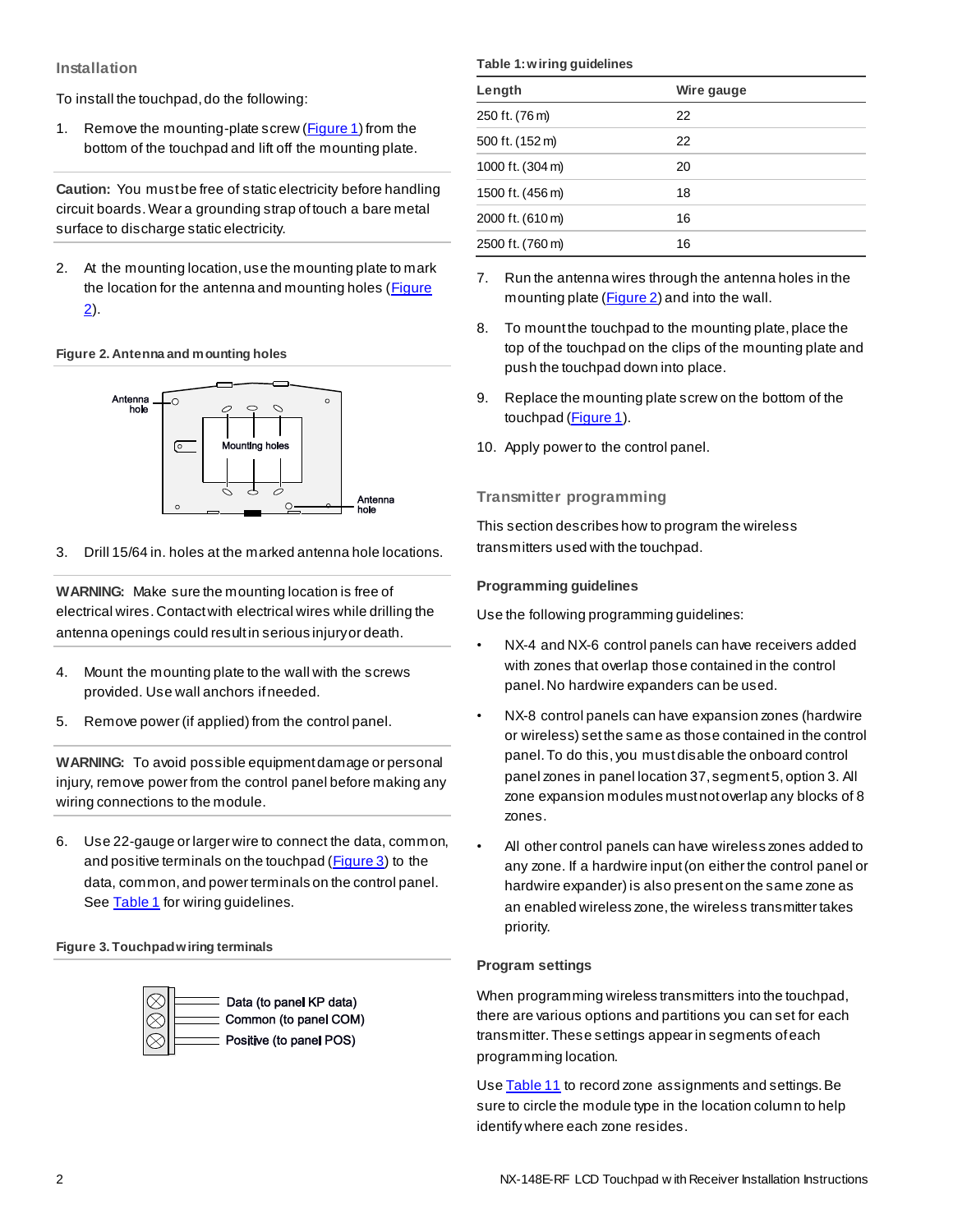### **RM**: receiver module

**HE**: hardwire expander

#### **P**: panel

This gives you all the programming information in one place and facilitates the programming process.

# **Zone locations 401 to 592**

Zone locations 401 to 592 are not numbered in **Table 11** since these locations vary depending on location 594, Receiver Zone Bank Setting.

For example, if location 594 is set to 3, the first available location is 425. The total number of available locations is dependant on the zone limits for both the panel and receiver.

The default settings shown for Segments 1 and 2 in the first zone location apply to all zone locations.

# **Set touchpad number and partition (94)**

To set the touchpad number and partition, do the following:

- 1. Enter \* 94.
- 2. Enter your program code.
- 3. Enter the touchpad number (se[e Table 2\)](file:///D:/Documents%20and%20Settings/501890067/Local%20Settings/Temporary%20Internet%20Files/Downloads/466-2198-E.doc%23Table2%23Table2) and press \*.
- 4. Enter the partition number and press \*.
- 5. To exit, press #.

### **Table 2. Device numbers**

| <b>Partition</b> |     |              |     |     |     |     |     |     |
|------------------|-----|--------------|-----|-----|-----|-----|-----|-----|
| Touchpa<br>d     | 1   | $\mathbf{2}$ | 3   | 4   | 5   | 6   | 7   | 8   |
| 1                | 192 | 193          | 194 | 195 | 196 | 197 | 198 | 199 |
| 2                | 200 | 201          | 202 | 203 | 204 | 205 | 206 | 207 |
| 3                | 208 | 209          | 210 | 211 | 212 | 212 | 214 | 215 |
| 4                | 216 | 217          | 218 | 219 | 220 | 221 | 222 | 223 |
| 5                | 224 | 225          | 226 | 227 | 228 | 229 | 230 | 231 |
| 6                | 232 | 233          | 234 | 235 | 236 | 237 | 238 | 239 |
| 7                | 240 | 241          | 242 | 243 | 244 | 245 | 246 | 247 |
| 8                | 248 | 249          | 250 | 251 | 252 | 253 | 254 | 255 |

### **Add transmitters**

To add transmitters to the touchpad receiver, do the following:

- 1. Enter \* 8 at the touchpad.
- 2. Enter your program code (factory default is 9 7 1 3).
- 3. Enter the device number  $(Table 2)$  and press #.
- 4. To load factory defaults and clear unwanted information in memory for new installations, enter 9 1 0 #.
- 5. To determine the starting zone number for the specific touchpad receiver on new installations, set the receiver zone bank (Location 594) The bank setting is based on the zone capabilities of both the receiver and the panel and must be set before you add (learn) transmitters.
- 6. Enter 400 # to enter the sensor (transmitter) learning location.
- 7. Enter a zone number (1 to 192) and press \*. Three beeps from the touchpad indicates an entry error. This occurs if you enter a transmitter number that is not within the receiver's zone block or if you try to learn a transmitter that is already learned into the receiver.

**Note**: If you change your mind about your entry, enter *400 # 0\** to terminate programming and start over from step 6.

8. Trip the desired transmitter (within 250 seconds) as describ ed in [Table 3.](file:///D:/Documents%20and%20Settings/501890067/Local%20Settings/Temporary%20Internet%20Files/Downloads/466-2198-E.doc%23Table3%23Table3) Listen for the *ding dong* for confirm ation

#### **Table 3. Tripping transmitters**

| <b>Transmitter</b>                               | <b>Action</b>                                                                                                               |  |  |  |
|--------------------------------------------------|-----------------------------------------------------------------------------------------------------------------------------|--|--|--|
| Door/w indow, shock, glass<br>quard, freeze, UFT | Activate tamper switch by removing<br>cover.                                                                                |  |  |  |
| Door/w indow with external<br>contact            | Activate tamper switch by removing<br>cover.                                                                                |  |  |  |
|                                                  | Feature 4—Input option 1, must be on.                                                                                       |  |  |  |
| Recessed door/window                             | Activate tamper switch by removing<br>circuit board until tamper switchis<br>exposed.                                       |  |  |  |
| Micro door/w indow and                           | Refer to the installation instructions for                                                                                  |  |  |  |
| Micro recessed door/window                       | the specific sensor for activation<br>information.                                                                          |  |  |  |
| SlimLine door/w indow                            | Remove cover, then press the button<br>on the top of the sensor, or activate<br>the tamper switch by removing the<br>cover. |  |  |  |
| PIR                                              | Refer to the installation instructions for<br>the specific sensor for activation<br>information.                            |  |  |  |
| Smoke detector without<br>tamper switch          | Press and hold the test button.                                                                                             |  |  |  |
| Smoke detector with tamper<br>sw itch            | Trip the tamper switch. Feature 4-<br>Input option 1, must be on.                                                           |  |  |  |
| Heat detector                                    | Press, then release the tamper switch.                                                                                      |  |  |  |
| Single button panic                              | Press and hold the button.                                                                                                  |  |  |  |
| Dual button panic                                | Press and hold both buttons together.                                                                                       |  |  |  |
| Keyfobs                                          | Press and hold the arm and disarm<br>buttons together.                                                                      |  |  |  |
| Repeater                                         | Press, then release the tamper switch.                                                                                      |  |  |  |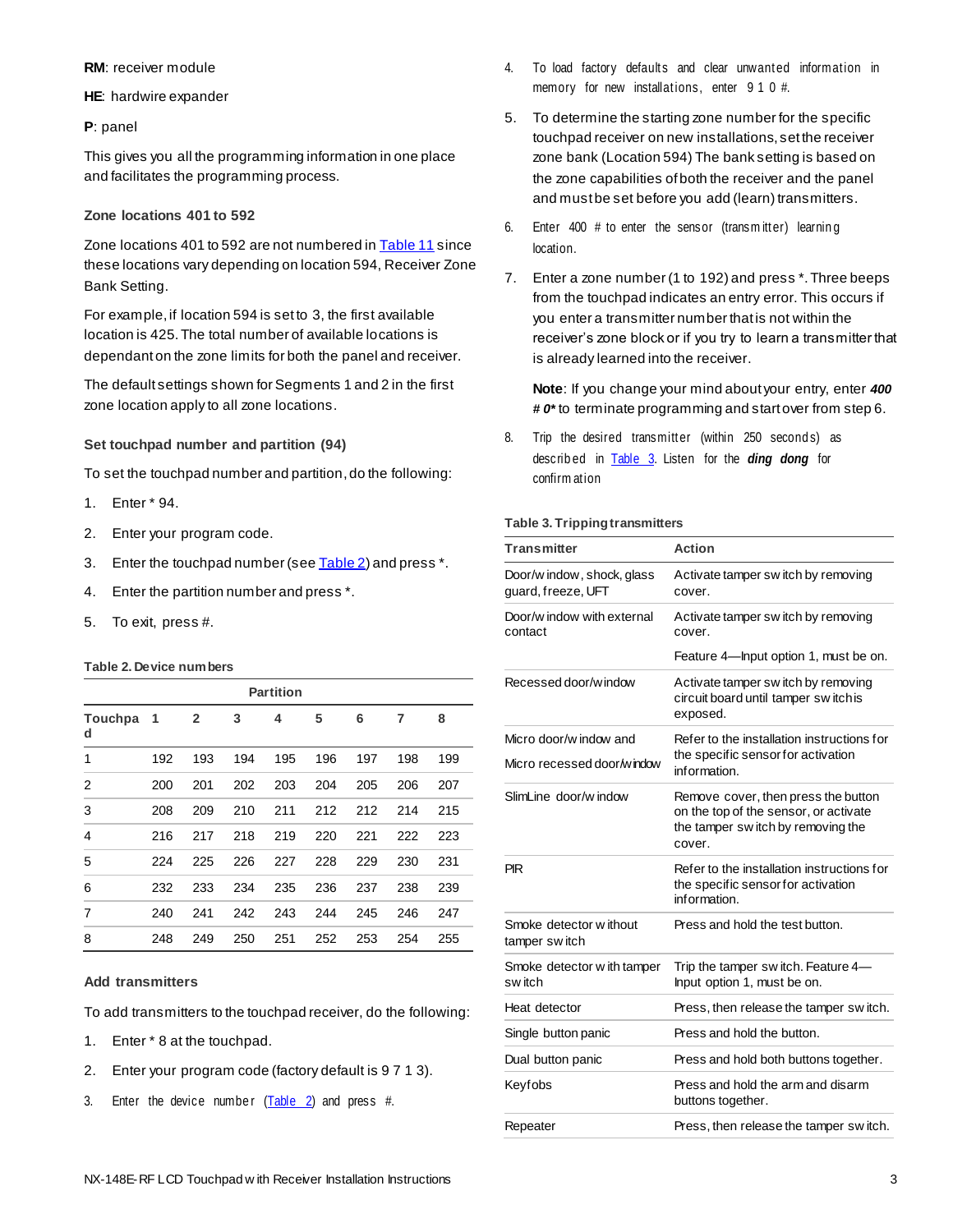- 9. To program remaining transmitters, repeat steps 6 to 8.
- 10. To exit program mode, press EXIT EXIT.

#### **Transmitter options**

#### **Door/window transmitter settings**

To set features 4 (Input option 1) and 5 (Input option 2) for door/window transmitters, do the following:

- To disable the transmitter's internal reed switches, turn on feature 4.
- Turn on feature 5 for a normally closed (N/C) external contact; turn off feature 5 for a normally open (N/O) external contact.

#### **Wireless smoke detector settings**

To set feature 4 (Input option 1) for wireless smoke detectors, do the following:

- For wireless smoke detectors with tamper switches, turn feature 4 on to enable the tamper feature.
- For wireless smoke detectors without tamper switches, turn feature 4 off (disabled).

**Note**: Feature 4 must be off (disabled) when using wireless smoke detectors without tamper switches.

#### **4-button keyfob settings**

Keyfob functions 1 and 2 can be used to control relays, outputs, or X10 devices. See Locations 593 and 594 in *Error! Reference source not found.*.

To set features 4 (Input option 1) and 5 (Input option 2) for 4 button keyfobs, do the following:

- To change the Light button to keyfob function 1, turn on feature 4.
- To change the Star button to keyfob function 2, turn on feature 5.

#### **Partition settings for keyfobs**

To program partition settings, do the following:

- 1. Enter \* 8 at the touchpad.
- 2. Enter your program code (factory default is 9 7 1 3).
- 3. Enter the device number and press # (se[e Table 2\)](file:///D:/Documents%20and%20Settings/501890067/Local%20Settings/Temporary%20Internet%20Files/Downloads/466-2198-E.doc%23Table2%23Table2).
- 4. Enter the location number and press #. For example, enter 401 # to enter location 401, segment 1. Press \* for segment 2.
- 5. Press the touchpad button that corresponds to the keyfob partition number you want to change. The number will be displayed for the keyfob partitions. Press the partition number to toggle the partition on and off.
- 6. To continue programming keyfob transmitter partition settings, repeat steps 4 to 8.
- 7. To exit program mode, press EXIT EXIT.

#### **Transmitter supervision windows**

To change the transmitter supervision windows, do the following:

- 1. Enter \* 8 at the touchpad.
- 2. Enter your program code (factory default is 9 7 1 3).
- 3. Enter the device number and press # (se[e Table 2\)](file:///D:/Documents%20and%20Settings/501890067/Local%20Settings/Temporary%20Internet%20Files/Downloads/466-2198-E.doc%23Table2%23Table2).
- 4. Enter 595 # to enter location 595, segment 1.
- 5. Enter the new normal supervision time (0 to 255) and press \*. If you enter 0, it will set the normal supervision time to 256 hours

**Caution:** Do not set the normal or fire supervision windows to 1 hour. This causes false trouble reports from all learned wireless transmitters.

- 1. Enter the new fire supervision time (0 to 255) and press \*. If you enter 0, it will set the fire supervision window to 256 hours.
- 2. Enter the new short supervision time (up to 30 minutes). The short supervision setting prevents arming if a transmitter has not checked in within the set time. This applies only to specific countries outside the U.S. Check the control panel installation manual to determine if this setting is available. Enter a number higher than 30 (the default value is 40) to disable the feature.
- 3. Press \* to save any changes. The panel is now waiting for the next location entry.

**Note**: If you press *#* **it** does not save changes to the current segment, but it does save changes made in previous segments.

4. To exit program mode, press EXIT EXIT.

#### **Delete transmitters**

This procedure makes the receiver ignore a transmitter but does not remove transmitter identification from the receiver's memory. The transmitter can be reactivated later or a new one can be learned into the zone.

To delete a transmitter, do the following:

- 1. Enter \* 8 at the touchpad.
- 2. Enter your program code (factory default is 9 7 1 3).
- 3. Enter the device number and press  $#$  (see  $Table 2$ ).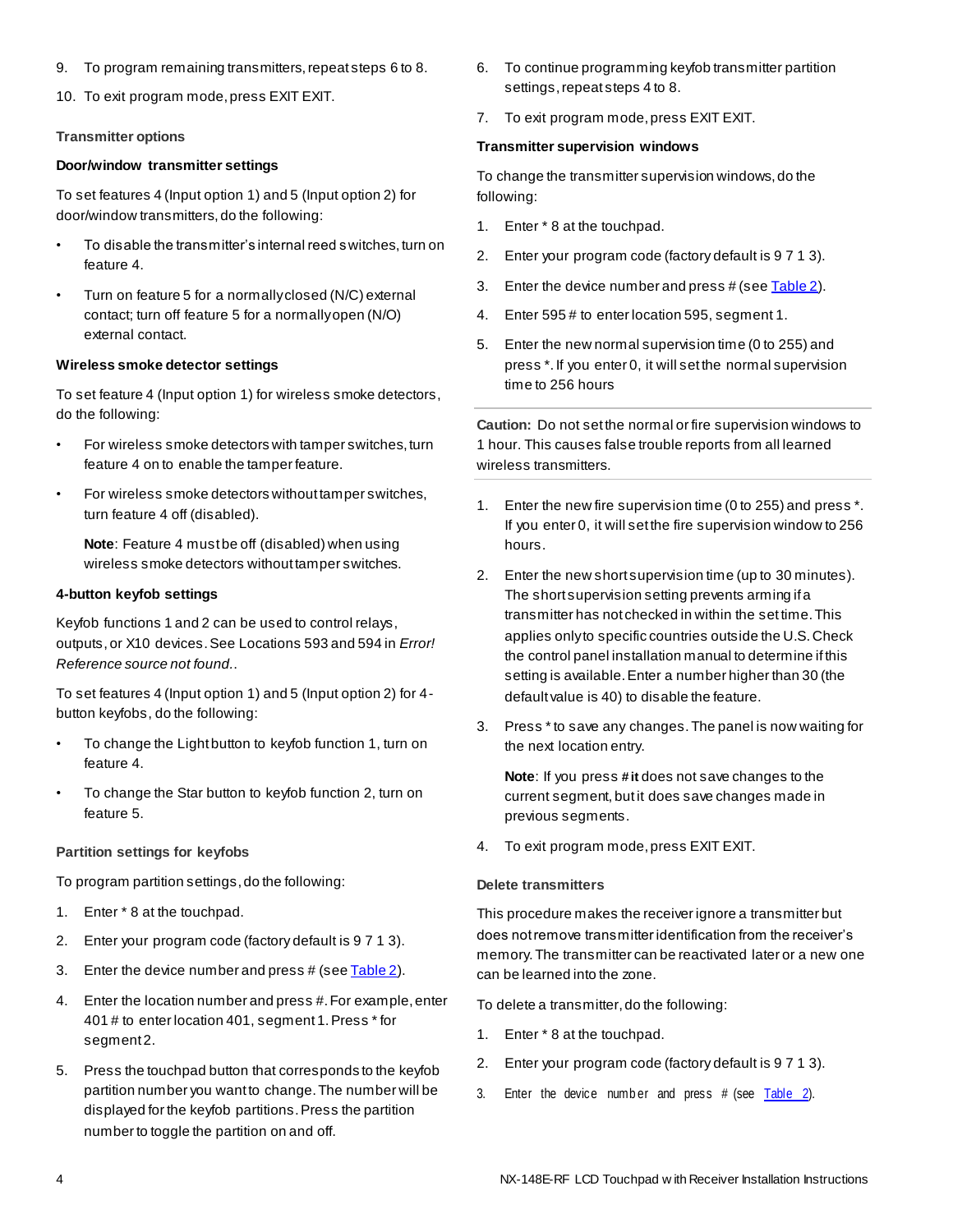- 4. Enter the zone location and press #. For example, enter 407 # to delete zone 7.
- 5. To change transmitter feature 1 (*Transmitter enabled*), enter 1 and press \*. The 1 turns off to indicate the feature change.
- 6. To delete additional transmitters, repeat steps 3 to 5.

**Note**: To delete all transmitters and load factory defaults, enter 910 #.

7. To exit program mode, press EXIT EXIT.

# **Transmitter testing and troubleshooting**

Test all transmitters to verify correct programming and operation. Location 600 gives the number of rounds of the last transmitter learned in. A minimum of 7 to 8 transmissions is required for all transmitters. If the number of transmissions is less than the minimum required, supervisories can occur.

Rotate the mounting position (90, 180, or 270 degrees) of any transmitter that consistently tests below margin and retest.

If rotating the transmitter mounting position does not improve signal reception or is not practical, move the transmitter to different locations near the preferred mounting area. Test each location until the transmitter consistently tes ts good, then mount the transmitter.

# **Touchpad programming**

To program the touchpad, do the following:

1. Press \* and enter the function number to select the desired function[. Table 4](file:///D:/Documents%20and%20Settings/501890067/Local%20Settings/Temporary%20Internet%20Files/Downloads/466-2198-E.doc%23Table4%23Table4) lists the programming information for each function.

**Note:** Press *\** repeatedly to scroll through available functions

#### **Table 4. Touchpad functions**

| <b>Function number</b> | <b>Function</b>       |
|------------------------|-----------------------|
| 0                      | Adjust touchpad tone  |
| 1                      | Temp master mode      |
|                        | View zone status      |
| 2                      | Service menu          |
| 3                      | View alarmmemory      |
| 44                     | <b>Test function</b>  |
| 45                     | Display function      |
| 46                     | Light control for X10 |
| 47                     | House codes for X10   |
| 49                     | Change languages      |
| 5                      | Change user codes     |

| 6     | Assign user authority                                |
|-------|------------------------------------------------------|
| 7     | Reset function                                       |
| 90    | Log review                                           |
| 91    | Adjust view/brightness of LCD                        |
| 92    | Program custommessages                               |
| 93    | Set touchpad options                                 |
| 94    | Set touchpad number and partition                    |
| 95    | Set elapsed time (in minutes) since last<br>autotest |
| 97    | Set systemtime and date                              |
| 98    | Call back for dow nload                              |
| 99    | Seize phone line for dow nload                       |
| Chime | Walk test                                            |
| Exit  | Silent exit                                          |
|       |                                                      |

2. To exit the function menu, press #.

### **Adjust touchpad tone (0)**

To raise or lower the tone on the touchpad, do the following:

- 1. Enter \* 0.
- 2. Press  $\Box$  or  $\Box$  to raise or lower the tone. The touchpad will emit a continuous tone, allowing you to hear the selection.
- 3. To save the tone and exit, press #.

### **Temporary master mode (1)**

The master mode of operation allows you to temporarily access any partition (providing your code is authorized) within the system and to do functions in other partitions. The keypad will revert back to its assigned partition 60 seconds after a key press, or 10 seconds without a keypress. To set a temporary master mode, do the following:

- 1. Enter \* 1.
- 2. Enter your user code.
- 3. To exit, press #.

### **View zone status (p)**

To view zone status, do the following:

- 1. Press  $* \square$ .
- 2. Press  $\Box$  or  $\Box$  to scroll through the list. The list shows all zones in sequential order by zone number.
- 3. To exit, press #.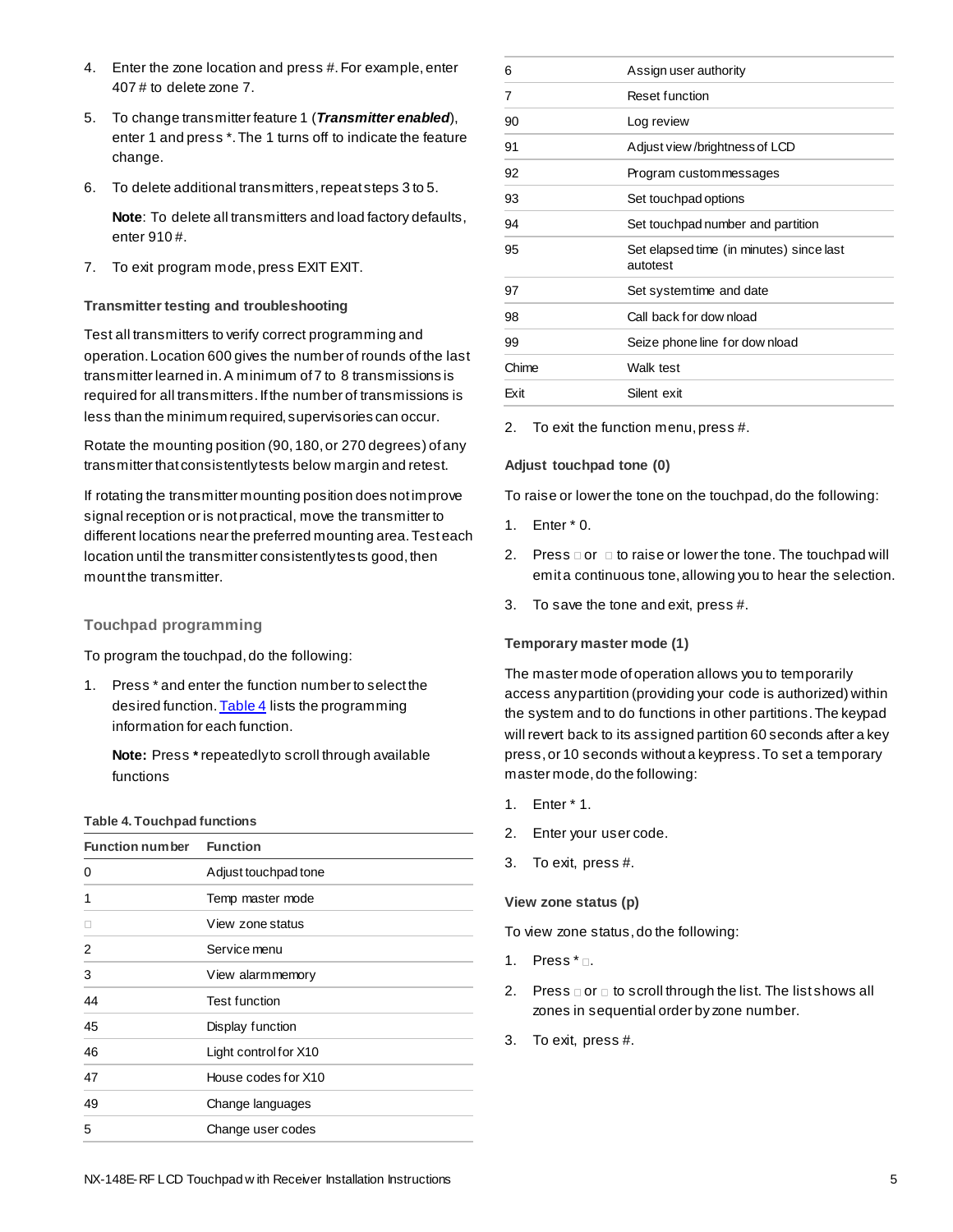# **Service menu (2)**

A *Service Required* message will display periodically if the system requires service. To access the service menu, do the following:

- 1. Enter \* 2 to display one or more of the fault messages in [Table 9.](file:///D:/Documents%20and%20Settings/501890067/Local%20Settings/Temporary%20Internet%20Files/Downloads/466-2198-E.doc%23Table9%23Table9)
- 2. Press  $\Box$  or  $\Box$  to scroll through the messages.
- 3. To exit the service messages, press # #.

View alarm memory (3)

To view alarm memory, do the following:

- 1. Enter \* 3.
- 2. Press  $\Box$  or  $\Box$  to display the alarm memory list in sequential order by zone number.
- 3. To exit, press #.

# **Test function (44)**

If programmed, the test function will do a battery test, communicator test, and/or a siren test. No alarms will be sent. To test the system, do the following:

- 1. Enter \* 44.
- 2. To exit, press #.

**Display test function (45)**

To test display functions, do the following:

- 1. Enter \* 45. All display pixels and LED indicators will flash, but no alarms will be sent.
- 2. To exit, press #.

# **Light control for X10 (46)**

To control up to ten X10 devices from each touchpad (when used with an X10 device such as an NX-507E, NX-508E, NX-534E or NX-540E), do the following:

- 1. Enter \* 46. The display prompts you to *Select Light Number 0-9*.
- 2. Enter the X10 device number you want to control.
- 3. Press  $\Box$  or  $\Box$  to turn the selected device on or off.
- 4. Repeat steps 2 and 3 until all devices have been programmed.
- 5. To exit, press #.

# **Unit and house codes for X10 (47)**

To program the specific X10 unit and house codes for the X10 devices for this touchpad (when used with an X10 output

device such as an NX-507E, NX-508E, NX-534E or NX-540E), do the following:

- 1. Enter \* 47.
- 2. Enter your program code.

**Note**: Use \* key to select light number.

3. Enter the X10 unit number (se[e Table 5\)](file:///D:/Documents%20and%20Settings/501890067/Local%20Settings/Temporary%20Internet%20Files/Downloads/466-2198-E.doc%23Table5%23Table5) and press \*.

#### **Table 5. X10 module numbers and unit numbers**

| X10<br>module<br>number |  |  |  | 1 2 3 4 5 6 7 8 9 |                     |  | 10 11 12 13 14 15 16 |  |  |
|-------------------------|--|--|--|-------------------|---------------------|--|----------------------|--|--|
| Unit<br>number          |  |  |  |                   | 0 1 2 3 4 5 6 7 8 9 |  | 10 11 12 13 14 15    |  |  |

6. Enter the X10 house code (se[e Table 6\)](file:///D:/Documents%20and%20Settings/501890067/Local%20Settings/Temporary%20Internet%20Files/Downloads/466-2198-E.doc%23Table6%23Table6) and press \*.

#### **Table 6. X10 house codes**

| $0 = A$ | $4 = E$ | $8 = 1$  | $12 = M$ |
|---------|---------|----------|----------|
| $1 = B$ | $5 = F$ | $9 = J$  | $13 = N$ |
| $2 = C$ | $6 = G$ | $10 = K$ | $14 = Q$ |
| $3 = D$ | $7 = H$ | $11 = L$ | $15 = P$ |
|         |         |          |          |

7. To exit, press #.

# **Change languages (49)**

This function allows you to toggle between the two languages programmed in your touchpad. To change languages, do the following:

- 1. Enter \* 49. The touchpad toggles to the second language.
- 2. Enter \* 49. The touchpad toggles to the first language.
- 3. To exit, press #.

# **Change user codes (5)**

For partitioned systems, to change the user code of another person you must have access to all or more partitions than the user being changed. To change the user code, do the following:

- 1. Enter \* 5.
- 2. Enter your master code.
- 3. Enter the user number you want to change.
- 4. Enter the new user code.
- 5. To exit, press #.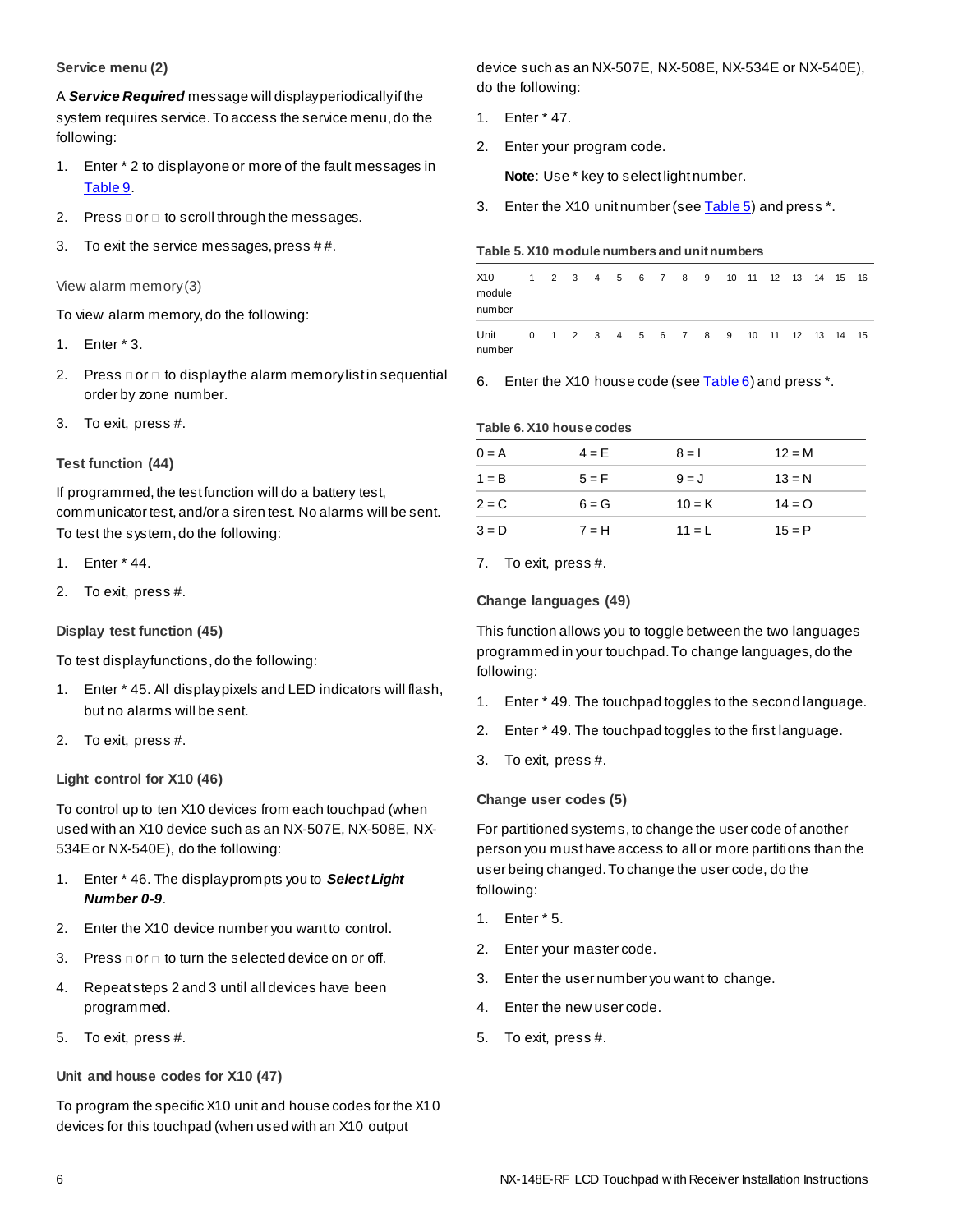# **Assign user authority (6)**

To assign user authority levels, you must have authority over the assigned partitions. To assign user authority, do the following:

- 1. Enter \* 6.
- 2. Enter your master code.
- 3. Enter the user number.
- 4. Use keys 1 (yes) and 0 (no) to assign authorities when prompted, or press \* to move to the next prompt.
- 5. Assign the partitions for the user.
- 6. To return to step 3 and program another user code, press \*.
- 7. To exit, press #.

**Note**: Retain at least one code with access rights to all partitions to allow adding future users.

# **Reset function (7)**

The system must be disarmed to reset the smoke detectors, zone troubles, and zone tampers. To reset, do the following:

- 1. Enter \* 7.
- 2. To exit, press #.

**Note**: If the keypad begins beeping, the reset didn't execute properly. Enter your code to silence the touchpad. Wait a few minutes and repeat the reset.

### **Log review (90)**

The control panel has an event log of at least the last 185 events along with the date, time, and partition where the event occurred. To review the log, do the following:

- 1. Enter \* 90.
- 2. Enter your program or master code.
- 3. Press do view events from newest to oldest, or press **Duto view events from oldest to newest.**
- 4. To exit, press #.

The following screen sample shows an opening in Partition 3 on September 25th at 5:57 pm by user 75. The \* indicates that this event is not programmed to be reported to the central monitoring station.



[Table 10 li](file:///D:/Documents%20and%20Settings/501890067/Local%20Settings/Temporary%20Internet%20Files/Downloads/466-2198-E.doc%23Table10%23Table10)sts some of the possible event log messages.

Adjust view/brightness of LCD (91)

To adjust the view and brightness of the LCD display, do the following:

- 1. Enter \* 91.
- 2. Enter your master code.
- 3. Press  $\Box$  or  $\Box$  to raise or lower the view angle and press  $*$  to save the selection.
- 4. Press  $\Box$  or  $\Box$  to brighten or dim the LCD and press  $*$  to save the selection.
- 5. To exit, press #.

# **Program custom messages (92)**

When you program custom messages:

- If an NX-148 (non-E) is installed on the same system, it must be used to program the text. All messages are transferred to other touchpads when you exit this mode.
- Use the \* 94 (*Set touchpad number and partition*) function to set the touchpad numbers prior to programming custom messages.
- If a touchpad is added after messages are programmed, you need to either program all messages in it, or enter custom message programming on an existing touchpad and press  $1 \#$ ,  $\#$ ,  $\#$ ,  $EXIT$ .
- Refer to \* 93 (*Set touchpad options*) to prevent overwriting the custom message.

To program custom messages, do the following:

- 1. Enter \* 92.
- 2. Enter your program code.
- 3. The LCD will prompt you to enter the message number followed by #. Zones 1 through 192 custom messages are message numbers 1 to 192 respectively.

Message 193 = Custom message top line.

Message 194 = Custom message bottom line.

Message 195 = Shutdown message top line.

Message 196 = Shutdown message bottom line.

Enter the message number and press #. The display will show the zone number on the top line and a description on the bottom line. Refer to **Table 7** for information on editing character data.

4. Press EXIT to exit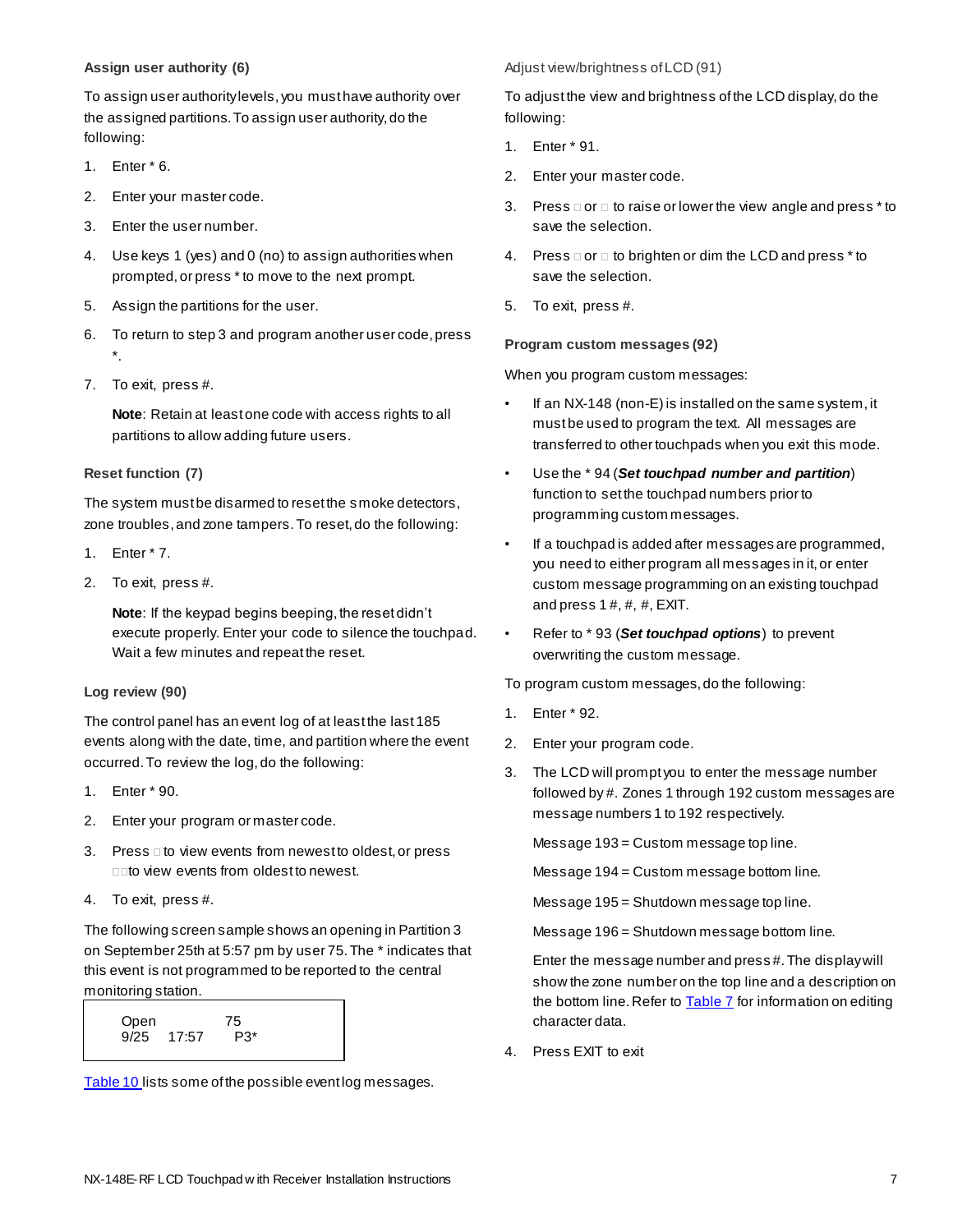#### **Table 7. Editing character data**

| <b>Command</b>       | <b>Action</b>                                                                                 |
|----------------------|-----------------------------------------------------------------------------------------------|
|                      | Saves character or word. Moves cursor to the right.                                           |
| <b>CANCEL</b>        | Moves cursor to the left.                                                                     |
| $\sqcap$ or $\sqcap$ | Scrolls through available characters. In library mode,<br>scrolls through available w ords.   |
| STAY                 | Inserts a black space.                                                                        |
| <b>CHIMF</b>         | Deletes characters.                                                                           |
| FXIT                 | Accesses the library page.                                                                    |
| <b>BYPASS</b>        | Makes the character flash. If you are in library mode, it<br>will make the entire word flash. |
| #                    | Exits.                                                                                        |

#### **Set touchpad options (93)**

To set touchpad options, do the following:

- 1. Press \* 93.
- 2. Enter your program code.
- 3. Follow the instructions on the bottom line of the display to select the options you want (se[e Table 8\)](file:///D:/Documents%20and%20Settings/501890067/Local%20Settings/Temporary%20Internet%20Files/Downloads/466-2198-E.doc%23Table8%23Table8). If you do not want to change an option, press \* to advance to the next option.
- 4. To exit, press #

#### **Table 8. Touchpad options**

| <b>Option</b> | <b>Touchpad features</b>                                                                                                |
|---------------|-------------------------------------------------------------------------------------------------------------------------|
| 1             | Not used                                                                                                                |
| 2             | Silent touchpad - Enables silent touchpad option. If<br>enabled, only the entry/exit and sounder chime are<br>silenced. |
| 3             | Ding dong chime - Enable the ding dong sound for chime.                                                                 |
| 4             | 5 second silence - Silences the pulsing touchpad sounder<br>for 5 seconds w hen a key is pressed.                       |
| 5             | Armed zone info - Touchpad will display faulted or<br>bypassed zone information w hen the system is armed.              |
| 6             | Beeps on panics - Will sound a short beep w hen the<br>keypress is accepted.                                            |
| 7             | Disable service - Suppresses the Service message.                                                                       |
| 8             | Master touchpad - Enables multi-partition mode.                                                                         |
| 9             | Custom message - Enables custom message display.                                                                        |
| 10            | Clock - Enables clock display.                                                                                          |
| 11            | Custom message lock - Prevents over-writing the custom<br>message during touchpad copy.                                 |

| 12 | Select an option - Programs special characteristics.          |
|----|---------------------------------------------------------------|
|    | 1 = Display Press * For Help                                  |
|    | $2$ = Disable LED extinguish on this touchpad                 |
|    | $3$ = On if PIN should be hidden w hen programming            |
|    | $4 =$ On suppresses beeps when an RF Transmission is<br>lost. |
|    | $5-8$ = Reserved (do not program)                             |

Set elapsed time since the last autotest (95)

To set the elapsed time (in minutes) since the last autotest, do the following:

- 1. Enter \* 95.
- 2. Enter your program code.
- 3. Enter the elapsed time in minutes using three digits. For example, enter 005 for 5 minutes.
- 4. To exit, press #.

#### **Set system time and date (97)**

To set the system time and date, do the following:

- 1. Enter \* 97.
- 2. Enter your program code.
- 3. Press  $\Box$  or  $\Box$  to scroll for the proper hour.
- 4. Press \* to advance to the next selection (minutes).
- 5. Repeat steps 3 and 4 until the time and date are set.
- 6. To exit, press #.

#### **Call back for download (98)**

To cause the control to do a call back for download (while the system is disarmed), enter \* 98.

Seize phone line for download (99)

To cause the control to seize the phone line for a download (while the system is disarmed), enter \* 99.

#### **Walk test (CHIME)**

The walk test allows you to walk through to test the zones (while the system is disarmed). To do a walk test, do the following:

- 1. Enter \* CHIME.
- 2. Enter your user code.
- 3. Walk through the zones. Each time a zone is faulted, it will be displayed on the touchpad and a chime will sound.
- 4. The walk test mode will exit after 15 minutes, or you can enter your user code to exit at anytime.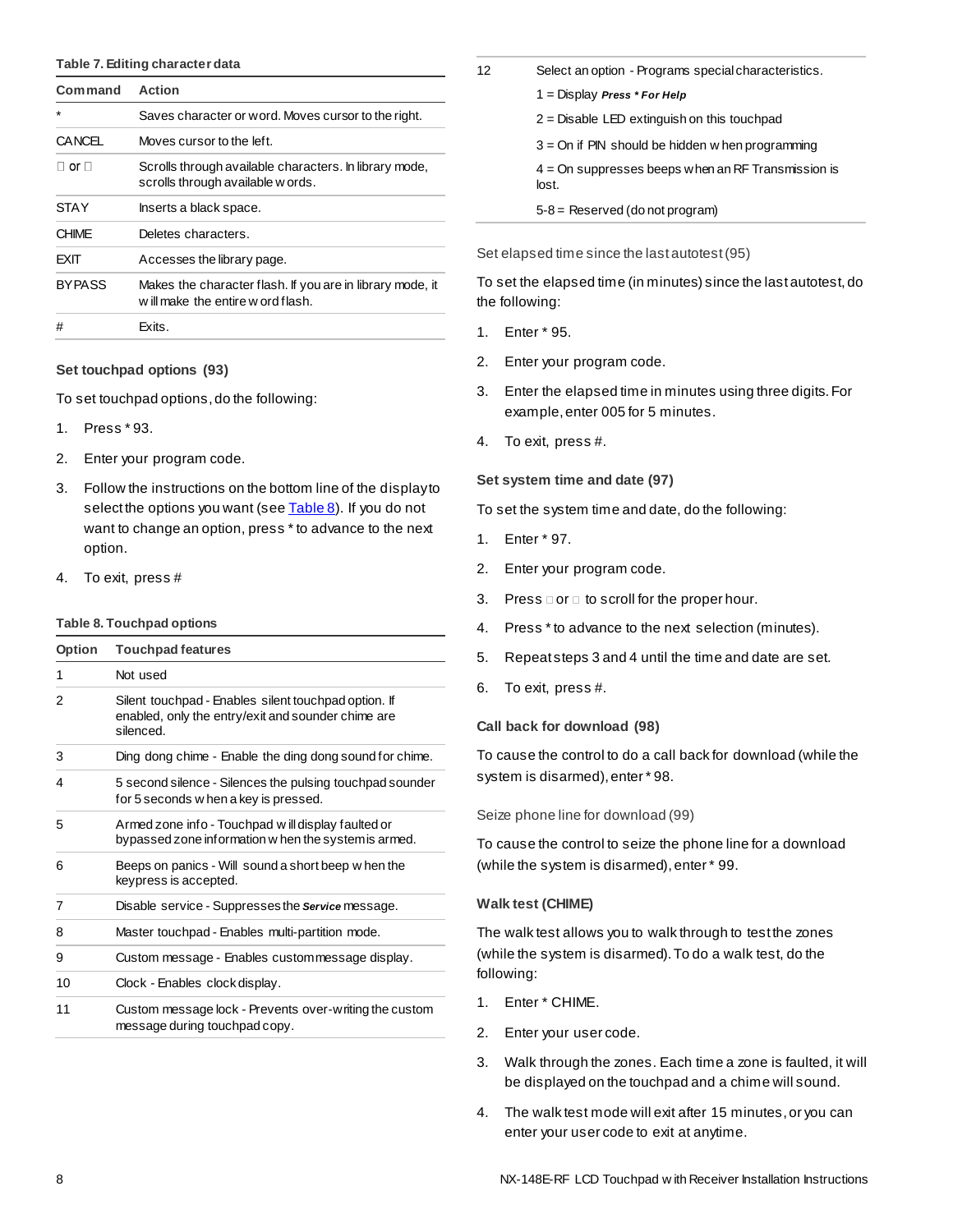# **Silent exit (EXIT)**

To silence the exit beeps during exit delay (while the system is disarmed), do the following:

- 1. Enter \* EXIT.
- 2. Enter your user code.
- 3. To exit, press #.

# **Reference tables**

# **Table 9. Service menu messages**

| Message                           | <b>Explanation</b>                                                                                          |
|-----------------------------------|-------------------------------------------------------------------------------------------------------------|
| Control over current              | A short circuit of a pow er supply has<br>occurred.                                                         |
| Control siren trouble             | Open circuit on the bell or siren circuit.                                                                  |
| Control box tamper                | (Optional) The box tamper circuit has<br>activated.                                                         |
| Control phone trouble             | The phone line connected to the control is<br>not operating properly.                                       |
| Control fail to comm.             | The control made an unsuccessful attempt<br>to communicate a message to the central<br>station.             |
| Control ground fault              | A short to ground has been detected on a<br>control circuit.                                                |
| Control loss of time              | Your systemhas lost total pow er and needs<br>the clock reset.                                              |
| Control pow er trouble            | The main pow er to the system is off.                                                                       |
| Control low battery               | The standby battery is low.                                                                                 |
| Expansion aux comm<br>fail        | A auxiliary reporting device (i.e. NX-580E,<br>NX-582E, etc.) has failed to communicate.                    |
| <b>Expansion over</b><br>current  | A short circuit of an expansion devices<br>pow er supply has occurred.                                      |
| Expansion pow er<br>trouble       | The main pow er to an expansion pow er<br>supply is off.                                                    |
| Expansion low battery             | An expansion pow er supply has a low<br>battery.                                                            |
| Expansion box tamper              | A box containing an expansion device has<br>been opened.                                                    |
| Expansion RF jammed               | A radio receiver is being jammed.                                                                           |
| <b>Expansion trouble</b>          | An expansion device or touchpad is not<br>reporting to the control panel.                                   |
| <b>Expansion siren</b><br>trouble | An expansion device has detected trouble<br>on the bell or siren circuit.                                   |
| Zone tamper, press *              | A zone is tampered. Press * to identify the<br>tampered zone.                                               |
| Zone low battery,<br>press*       | A wireless device has a low battery. Press *<br>to identify the zone.                                       |
| Zone lost, press *                | A w ireless or multiplexed zone device is not<br>reporting to the control. Press * to identify<br>the zone. |

| Zone trouble, press * | A zone is experiencing trouble. Press * to |
|-----------------------|--------------------------------------------|
|                       | identify the zone.                         |

#### **Table 10. Log messages**

| <b>Display</b>    | <b>Description</b>                                                                      |  |
|-------------------|-----------------------------------------------------------------------------------------|--|
| TXlobat           | Transmitter low battery                                                                 |  |
| ZN Lost           | Zone lost - A w ireless multiplexed zone<br>device is not reporting to the control.     |  |
| Duress            | The control has been armed or disarmed<br>w ith a Duress code.                          |  |
| Man Fire          | Manual fire - Touchpad Fire has been<br>activated.                                      |  |
| Aux <sub>2</sub>  | Auxiliary 2 - Touchpad Medical has been<br>activated.                                   |  |
| Panic             | Touchpad Panic has been activated.                                                      |  |
| <b>KP</b> Tamper  | Touchpad Tamper - The touchpad tamper<br>has been activated.                            |  |
| <b>BoxTamp</b>    | Box Tamper - The box tamper circuit has<br>been activated.                              |  |
| AC Fail           | AC failure has been detected.                                                           |  |
| OverCur           | Over current - A short circuit of a pow er<br>supply has occurred.                      |  |
| Srn Tamp          | Siren tamper - A siren or speaker tamper<br>has been detected.                          |  |
| Tel Flt           | Telephone fault - A telephone fault or<br>tamper has been detected.                     |  |
| Exp Trb           | Expansion trouble - An expansion device or<br>touchpad is not reporting to the control. |  |
| Log Full          | The event log is full.                                                                  |  |
| Open              | Reports, user number, date, time and<br>partition of opening.                           |  |
| Close             | Reports, user number, date, time and<br>partition of closing.                           |  |
| Exit Err          | Exit error - Entry/exit zone w as faulted when<br>the exit delay expired.               |  |
| Rec Close         | Recent close - An alarm occurred within 5<br>minutes of the control being armed.        |  |
| Autotest          | Automatic test - Sending a communicator<br>test at a specified interval.                |  |
| Start Prog        | Start programming - Local Programming<br>has started.                                   |  |
| End Prog          | End programming - Local programming has<br>ended.                                       |  |
| <b>Start Dnld</b> | Start dow nload - Dow nload session has<br>started.                                     |  |
| End DnId          | End dow nload - Dow nload session has<br>ended.                                         |  |
| Cancel            | Cancel w as initiated w ithin 5 minutes of an<br>alarm.                                 |  |
| Gnd Flt           | Ground fault - A short to ground has been<br>detected.                                  |  |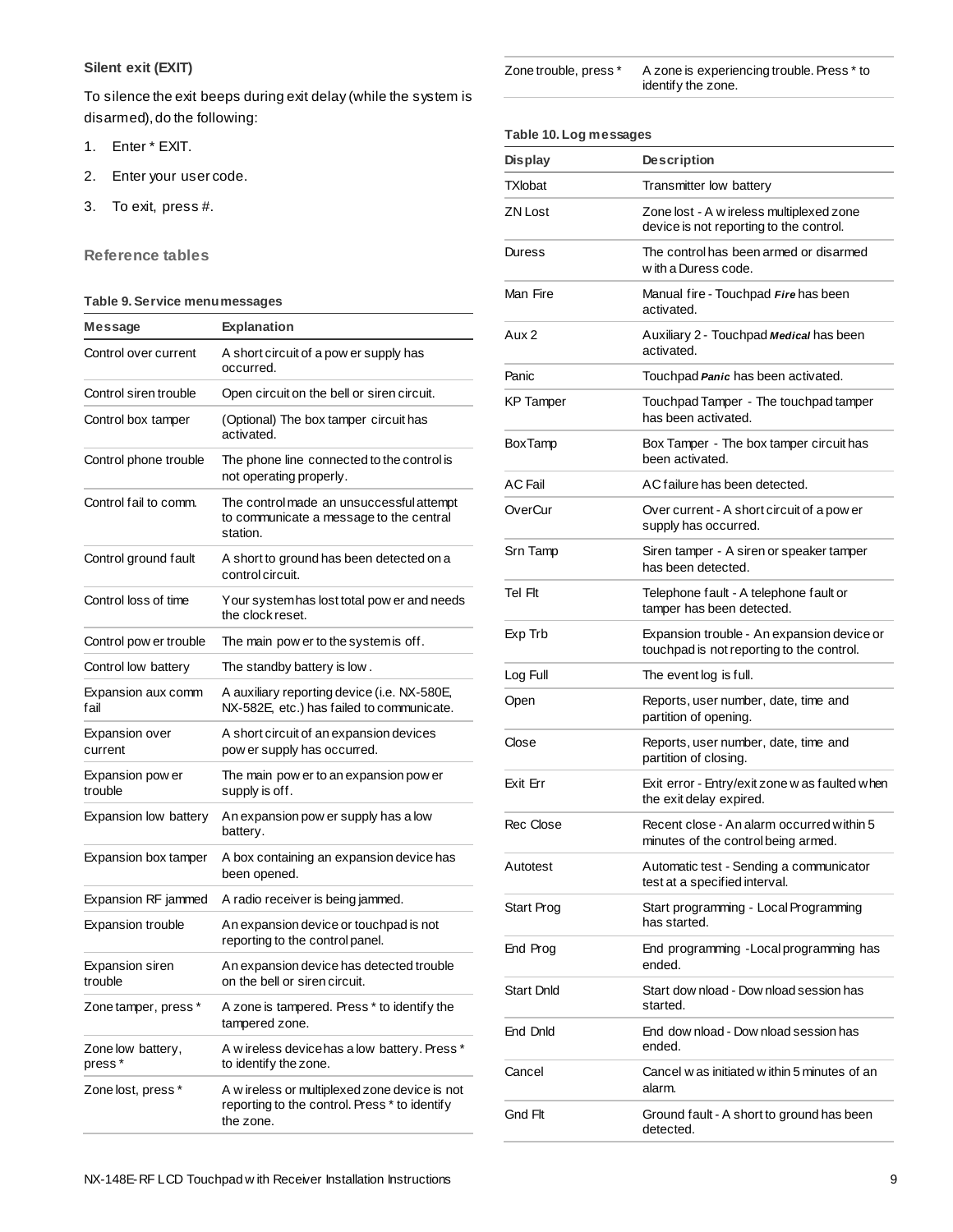| Man Test               | Manual test - Bell and/or communicator test<br>w hile system is disarmed. |
|------------------------|---------------------------------------------------------------------------|
| Re-exit                | The exit delay has been restarted without<br>disarming the system.        |
| <b>Output Trip</b>     | A trip has occurred on an expander auxiliary<br>output.                   |
| Data Lost              | Communication of a signal has failed (log<br>only event).                 |
| Walk-test              | A zone <i>Walk Test</i> mode has been activated.                          |
| <b>End Test</b>        | Test has ended.                                                           |
| Cross-Trip             | The first zone of a cross zone has been<br>tripped (log event only).      |
| <b>Expansion Event</b> | An expansion module has created an<br>unidentified event.                 |
| Partial Arm            | Reports a closing in stay mode.                                           |
| Listen In              | A listen-in function has been activated.                                  |
| Service Start          | Technician is on site.                                                    |
| Service End            | Technician is off site.                                                   |
| Code Entry             | A code has been entered.                                                  |
| First Open             | Reports w hen the first partition is disarmed.                            |
| Last Close             | Reports w hen the last partition is armed.                                |
| Sprnklr                | Sprinkler - Instant sprinkler supervisory<br>report.                      |
| Clock Set              | Clock has been reset.                                                     |
| RF Jammed              | A w ireless expansion module is jammed.                                   |
| CleanMe                | A smoke detector requires cleaning.                                       |

# **Table 11. Module programming settings**

| Location                                 | Segment 1                                                                                                    | Segment 2<br>None                                                                                                                                                                                                          |  |
|------------------------------------------|--------------------------------------------------------------------------------------------------------------|----------------------------------------------------------------------------------------------------------------------------------------------------------------------------------------------------------------------------|--|
| 400<br>(Transmitter to be<br>programmed) | None                                                                                                         |                                                                                                                                                                                                                            |  |
| Zone                                     | 1 - Enable sensor<br>$(detault = off)$                                                                       | Partition 1 keyfob<br>$(detault = on)$                                                                                                                                                                                     |  |
| Assigned to<br>module #                  | □ 2 - Supervised<br>$(detault = on)$<br>3 - Fire<br>supervision (default =                                   | <b>D</b> Partition 2 keyfob<br>$(detault = off)$<br>Partition 3 keyfob<br>$(detault = off)$                                                                                                                                |  |
| RM HE P                                  | off)<br>4 - Input option 1<br>$(detault = off)$<br>5 - Input option 2<br>$(detault = off)$<br>6 - 8 Not used | Partition 4 keyfob<br>$(detault = off)$<br>$\Box$ Partition 5 keyfob<br>$(detault = off)$<br>Partition 6 keyfob<br>$(detault = off)$<br>Partition 7 keyfob<br>$(detault = off)$<br>Partition 8 keyfob<br>$(detault = off)$ |  |

| Zone $\_\_$             | 0<br>1 - Enable sensor<br>0<br>2 - Supervised<br>0<br>3 - Fire | Partition 1 keyfob<br>0<br>Partition 2 keyfob<br>О<br>Partition 3 keyfob<br>0 |
|-------------------------|----------------------------------------------------------------|-------------------------------------------------------------------------------|
| Assigned to             | supervision                                                    | Partition 4 keyfob<br>О                                                       |
| module $#$ .            | п<br>4 - Input option 1                                        | О<br>Partition 5 keyfob                                                       |
|                         | 0<br>5 - Input option 2                                        | Partition 6 keyfob<br>0                                                       |
|                         | 6 - 8 Not used<br>$\overline{\phantom{a}}$                     | 0<br>Partition 7 keyfob                                                       |
| RM HE P                 |                                                                | Partition 8 keyfob<br>0                                                       |
| Zone $\_\_\_\_\_\$      | 1 - Enable sensor<br>u                                         | Partition 1 keyfob<br>u                                                       |
|                         | 0<br>2 - Supervised                                            | Ο<br>Partition 2 keyfob                                                       |
|                         | 0<br>3 - Fire                                                  | Partition 3 keyfob<br>0                                                       |
| Assigned to<br>module # | supervision                                                    | Partition 4 keyfob<br>0                                                       |
|                         | О<br>4 - Input option 1                                        | Ο<br>Partition 5 keyfob                                                       |
|                         | 5 - Input option 2<br>0                                        | Partition 6 keyfob<br>0                                                       |
| RM HE<br>P              | 6 - 8 Not used<br>$\overline{a}$                               | Partition 7 keyfob<br>0<br>0<br>Partition 8 keyfob                            |
|                         |                                                                |                                                                               |
| Zone $\_\_\_\_\_\_\$    | 0<br>1 - Enable sensor                                         | 0<br>Partition 1 keyfob                                                       |
|                         | 0<br>2 - Supervised                                            | 0<br>Partition 2 keyfob                                                       |
| Assigned to             | 0<br>3 - Fire                                                  | □<br>Partition 3 keyfob                                                       |
| module $#$ $\qquad$ .   | supervision                                                    | Ο<br>Partition 4 keyfob                                                       |
|                         | 4 - Input option 1<br>0<br>Π<br>5 - Input option 2             | Ο<br>Partition 5 keyfob<br>Ο<br>Partition 6 keyfob                            |
|                         | 6 - 8 Not used<br>$\overline{a}$                               | 0<br>Partition 7 keyfob                                                       |
| RM HEP                  |                                                                | 0<br>Partition 8 keyfob                                                       |
|                         |                                                                |                                                                               |
| Zone $\_\_$             | 0<br>1 - Enable sensor<br>0<br>2 - Supervised                  | 0<br>Partition 1 keyfob<br>О                                                  |
|                         | 0<br>3 - Fire                                                  | Partition 2 keyfob<br>0<br>Partition 3 keyfob                                 |
| Assigned to             | supervision                                                    | 0<br>Partition 4 keyfob                                                       |
| module #                | 4 - Input option 1<br>0                                        | 0<br>Partition 5 keyfob                                                       |
|                         | 0<br>5 - Input option 2                                        | 0<br>Partition 6 keyfob                                                       |
|                         | 6 - 8 Not used                                                 | Partition 7 keyfob<br>0                                                       |
| RM HE P                 |                                                                | 0<br>Partition 8 keyfob                                                       |
| Zone $\_\_$             | 0<br>1 - Enable sensor                                         | u<br>Partition 1 keyfob                                                       |
|                         | 0<br>2 - Supervised                                            | 0<br>Partition 2 keyfob                                                       |
|                         | 0<br>3 - Fire                                                  | 0<br>Partition 3 keyfob                                                       |
| Assigned to             |                                                                |                                                                               |
|                         | supervision                                                    | 0<br>Partition 4 keyfob                                                       |
| module $#$              | 0<br>4 - Input option 1                                        | Partition 5 keyfob<br>0                                                       |
|                         | 5 - Input option 2<br>0                                        | 0<br>Partition 6 keyfob                                                       |
|                         | 6 - 8 Not used                                                 | 0<br>Partition 7 keyfob                                                       |
| RM HE P                 |                                                                | Partition 8 keyfob<br>0                                                       |
| Zone $\_\_$             | 0<br>1 - Enable sensor                                         | 0<br>Partition 1 keyfob                                                       |
|                         | 2 - Supervised<br>$\Box$                                       | Partition 2 keyfob<br>$\Box$                                                  |
|                         | 3 - Fire<br>0                                                  | о<br>Partition 3 keyfob                                                       |
| Assigned to             | supervision                                                    | 0<br>Partition 4 keyfob                                                       |
| module $#$              | 4 - Input option 1<br>0                                        | Ο<br>Partition 5 keyfob                                                       |
|                         | 5 - Input option 2<br>0                                        | □<br>Partition 6 keyfob<br>Ο                                                  |
| RM HE P                 | 6 - 8 Not used                                                 | Partition 7 keyfob<br>0<br>Partition 8 keyfob                                 |
|                         |                                                                |                                                                               |
| $\mathsf{Zone} \_\_$    | 0<br>1 - Enable sensor                                         | 0<br>Partition 1 keyfob                                                       |
|                         | 0<br>2 - Supervised                                            | □<br>Partition 2 keyfob                                                       |
| Assigned to             | О<br>3 - Fire                                                  | □<br>Partition 3 keyfob<br>Ο                                                  |
| module #                | supervision<br>0<br>4 - Input option 1                         | Partition 4 keyfob<br>о<br>Partition 5 keyfob                                 |
|                         | 0<br>5 - Input option 2                                        | о<br>Partition 6 keyfob                                                       |
|                         | 6 - 8 Not used                                                 | 0<br>Partition 7 keyfob                                                       |
| RM HE<br>$\mathsf{P}$   |                                                                | 0<br>Partition 8 keyfob                                                       |
| Zone $\_\_$             | о<br>1 - Enable sensor                                         | о<br>Partition 1 keyfob                                                       |
|                         | о<br>2 - Supervised                                            | 0<br>Partition 2 keyfob                                                       |
|                         | 0<br>3 - Fire                                                  | о<br>Partition 3 keyfob                                                       |
| Assigned to             | supervision                                                    | □<br>Partition 4 keyfob                                                       |
|                         | 0<br>4 - Input option 1                                        | Ο<br>Partition 5 keyfob                                                       |
|                         | 0<br>5 - Input option 2                                        | о<br>Partition 6 keyfob                                                       |
| RM HE<br>- P            | 6 - 8 Not used                                                 | 0<br>Partition 7 keyfob<br>0<br>Partition 8 keyfob                            |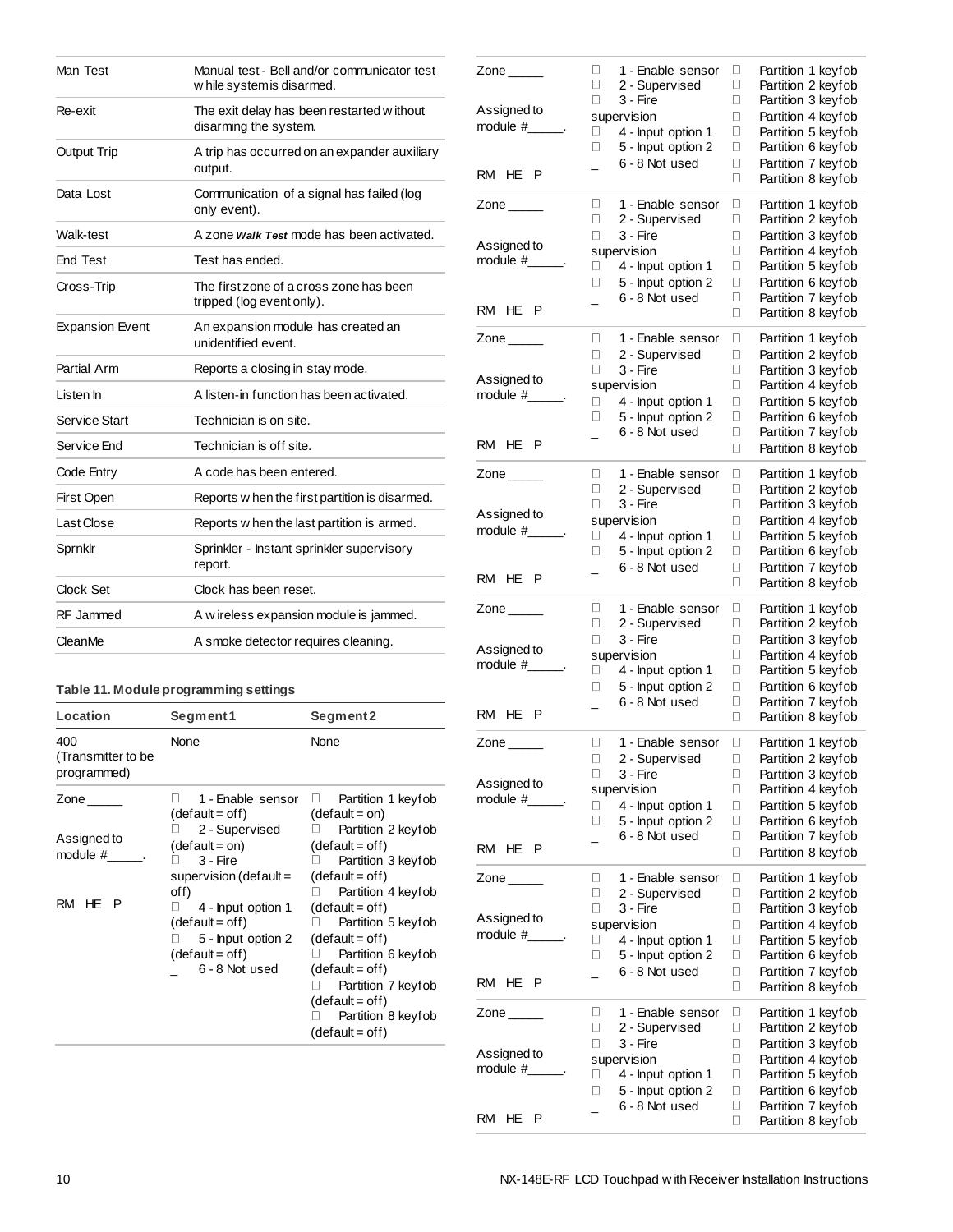| Zone $\_\_$                                              | 0<br>0<br>0                        | 1 - Enable sensor<br>2 - Supervised<br>3 - Fire                                                                              | Partition 1 keyfob<br>0<br>О<br>Partition 2 keyfob<br>О<br>Partition 3 keyfob                                                                                                                                        |
|----------------------------------------------------------|------------------------------------|------------------------------------------------------------------------------------------------------------------------------|----------------------------------------------------------------------------------------------------------------------------------------------------------------------------------------------------------------------|
| Assigned to<br>$module$ # $.$                            | 0<br>0<br>$\overline{a}$           | supervision<br>4 - Input option 1<br>5 - Input option 2<br>6 - 8 Not used                                                    | Partition 4 keyfob<br>О<br>Partition 5 keyfob<br>0<br>О<br>Partition 6 keyfob<br>О<br>Partition 7 keyfob                                                                                                             |
| RM HE P                                                  |                                    |                                                                                                                              | Partition 8 keyfob<br>0                                                                                                                                                                                              |
| Zone $\_\_\_\_\_\$<br>Assigned to<br>module #<br>RM HE P | 0<br>0<br>О<br>0<br>0              | 1 - Enable sensor<br>2 - Supervised<br>3 - Fire<br>supervision<br>4 - Input option 1<br>5 - Input option 2<br>6 - 8 Not used | 0<br>Partition 1 keyfob<br>0<br>Partition 2 keyfob<br>Partition 3 keyfob<br>0<br>0<br>Partition 4 keyfob<br>0<br>Partition 5 keyfob<br>Partition 6 keyfob<br>0<br>Partition 7 keyfob<br>0<br>0<br>Partition 8 keyfob |
|                                                          |                                    |                                                                                                                              |                                                                                                                                                                                                                      |
| Zone $\_\_\_\_\_\$<br>Assigned to<br>module #<br>RM HE P | 0<br>0<br>0<br>0<br>0              | 1 - Enable sensor<br>2 - Supervised<br>3 - Fire<br>supervision<br>4 - Input option 1<br>5 - Input option 2<br>6 - 8 Not used | о<br>Partition 1 keyfob<br>О<br>Partition 2 keyfob<br>О<br>Partition 3 keyfob<br>0<br>Partition 4 keyfob<br>О<br>Partition 5 keyfob<br>0<br>Partition 6 keyfob<br>О<br>Partition 7 keyfob                            |
|                                                          |                                    |                                                                                                                              | 0<br>Partition 8 keyfob                                                                                                                                                                                              |
| Zone $\_\_$<br>Assigned to<br>module #____<br>RM HE P    | 0<br>0<br>0<br>0<br>0              | 1 - Enable sensor<br>2 - Supervised<br>3 - Fire<br>supervision<br>4 - Input option 1<br>5 - Input option 2<br>6 - 8 Not used | 0<br>Partition 1 keyfob<br>О<br>Partition 2 keyfob<br>0<br>Partition 3 keyfob<br>0<br>Partition 4 keyfob<br>0<br>Partition 5 keyfob<br>О<br>Partition 6 keyfob<br>0<br>Partition 7 keyfob<br>0<br>Partition 8 keyfob |
| Zone $\_\_$                                              | 0                                  | 1 - Enable sensor                                                                                                            | 0<br>Partition 1 keyfob                                                                                                                                                                                              |
| Assigned to<br>module # .<br>RM HE<br>P                  | 0<br>0<br>0<br>0                   | 2 - Supervised<br>3 - Fire<br>supervision<br>4 - Input option 1<br>5 - Input option 2<br>6 - 8 Not used                      | 0<br>Partition 2 keyfob<br>0<br>Partition 3 keyfob<br>О<br>Partition 4 keyfob<br>0<br>Partition 5 keyfob<br>Partition 6 keyfob<br>0<br>Partition 7 keyfob<br>0<br>0<br>Partition 8 keyfob                            |
| Zone $\_\_$                                              | 0                                  | 1 - Enable sensor                                                                                                            | Partition 1 keyfob<br>0                                                                                                                                                                                              |
| Assigned to<br>module #<br>RM HE P                       | О<br>О<br>0<br>О<br>$\overline{a}$ | 2 - Supervised<br>3 - Fire<br>supervision<br>4 - Input option 1<br>5 - Input option 2<br>6 - 8 Not used                      | О<br>Partition 2 keyfob<br>0<br>Partition 3 keyfob<br>О<br>Partition 4 keyfob<br>0<br>Partition 5 keyfob<br>О<br>Partition 6 keyfob<br>0<br>Partition 7 keyfob<br>0<br>Partition 8 keyfob                            |
| Zone _____                                               | u                                  | 1 - Enable sensor                                                                                                            | о<br>Partition 1 keyfob                                                                                                                                                                                              |
| Assigned to<br>module #                                  | 0<br>0<br>0<br>0                   | 2 - Supervised<br>3 - Fire<br>supervision<br>4 - Input option 1<br>5 - Input option 2<br>6 - 8 Not used                      | О<br>Partition 2 keyfob<br>0<br>Partition 3 keyfob<br>0<br>Partition 4 keyfob<br>0<br>Partition 5 keyfob<br>Ο<br>Partition 6 keyfob<br>О                                                                             |
| RM HE<br>P                                               |                                    |                                                                                                                              | Partition 7 keyfob<br>0<br>Partition 8 keyfob                                                                                                                                                                        |
| Zone $\_\_$<br>Assigned to<br>module #                   | 0<br>Ο<br>0<br>0<br>0              | 1 - Enable sensor<br>2 - Supervised<br>3 - Fire<br>supervision<br>4 - Input option 1<br>5 - Input option 2                   | о<br>Partition 1 keyfob<br>Ο<br>Partition 2 keyfob<br>0<br>Partition 3 keyfob<br>0<br>Partition 4 keyfob<br>Ο<br>Partition 5 keyfob<br>О<br>Partition 6 keyfob                                                       |
| RM HE<br>Ρ                                               | $\overline{a}$                     | 6 - 8 Not used                                                                                                               | 0<br>Partition 7 keyfob<br>О<br>Partition 8 keyfob                                                                                                                                                                   |

| Zone $\qquad \qquad$  | 0<br>1 - Enable sensor           | Partition 1 keyfob<br>0      |
|-----------------------|----------------------------------|------------------------------|
|                       | 0<br>2 - Supervised              | 0<br>Partition 2 keyfob      |
| Assigned to           | 0<br>3 - Fire                    | 0<br>Partition 3 keyfob      |
| module #              | supervision                      | Partition 4 keyfob<br>0      |
|                       | 4 - Input option 1<br>□          | 0<br>Partition 5 keyfob      |
|                       | 0<br>5 - Input option 2          | 0<br>Partition 6 keyfob      |
|                       | 6 - 8 Not used<br>$\overline{a}$ | 0<br>Partition 7 keyfob      |
| RM HE P               |                                  | 0<br>Partition 8 keyfob      |
| Zone $\_\_\_\_\_\$    | 0<br>1 - Enable sensor           | 0<br>Partition 1 keyfob      |
|                       | 0<br>2 - Supervised              | 0<br>Partition 2 keyfob      |
|                       | П<br>3 - Fire                    | Partition 3 keyfob<br>0      |
| Assigned to           | supervision                      | 0<br>Partition 4 keyfob      |
| module #              | 0<br>4 - Input option 1          | 0<br>Partition 5 keyfob      |
|                       | 0<br>5 - Input option 2          | 0<br>Partition 6 keyfob      |
|                       | 6 - 8 Not used                   | О<br>Partition 7 keyfob      |
| RM HE<br>P            |                                  | 0<br>Partition 8 keyfob      |
|                       |                                  |                              |
| Zone $\_\_$           | 0<br>1 - Enable sensor           | о<br>Partition 1 keyfob      |
|                       | 0<br>2 - Supervised              | 0<br>Partition 2 keyfob      |
|                       | 0<br>3 - Fire                    | 0<br>Partition 3 keyfob      |
| Assigned to           | supervision                      | 0<br>Partition 4 keyfob      |
| module $#$ $\qquad$ . | 4 - Input option 1<br>0          | $\Box$<br>Partition 5 keyfob |
|                       | 0<br>5 - Input option 2          | 0<br>Partition 6 keyfob      |
|                       | 6 - 8 Not used                   | 0<br>Partition 7 keyfob      |
| RM HE P               |                                  | О<br>Partition 8 keyfob      |
|                       |                                  |                              |
| Zone $\_\_$           | 0<br>1 - Enable sensor<br>0      | 0<br>Partition 1 keyfob<br>0 |
|                       | 2 - Supervised<br>0              | Partition 2 keyfob           |
| Assigned to           | 3 - Fire                         | 0<br>Partition 3 keyfob      |
| module #              | supervision                      | 0<br>Partition 4 keyfob      |
|                       | 4 - Input option 1<br>0          | 0<br>Partition 5 keyfob      |
|                       | □<br>5 - Input option 2          | □<br>Partition 6 keyfob      |
| RM HE P               | 6 - 8 Not used                   | 0<br>Partition 7 keyfob      |
|                       |                                  | 0<br>Partition 8 keyfob      |
| Zone $\_\_$           | 0<br>1 - Enable sensor           | 0<br>Partition 1 keyfob      |
|                       | 0<br>2 - Supervised              | 0<br>Partition 2 keyfob      |
|                       | 0<br>3 - Fire                    | Partition 3 keyfob<br>0      |
| Assigned to           | supervision                      | 0<br>Partition 4 keyfob      |
| module $#$            | 0<br>4 - Input option 1          | 0<br>Partition 5 keyfob      |
|                       | 5 - Input option 2<br>0          | 0<br>Partition 6 keyfob      |
|                       | 6 - 8 Not used                   | Partition 7 keyfob<br>0      |
| RM HE P               |                                  | Partition 8 keyfob<br>0      |
|                       |                                  |                              |
| Zone $\_\_\_\_\_\$    | 0<br>1 - Enable sensor           | 0<br>Partition 1 keyfob      |
|                       | 2 - Supervised<br>π.             | Partition 2 keyfob<br>0      |
| Assigned to           | 0<br>3 - Fire                    | о<br>Partition 3 keyfob      |
| module $#$            | supervision                      | 0<br>Partition 4 keyfob      |
|                       | 0<br>4 - Input option 1          | 0<br>Partition 5 keyfob      |
|                       | 5 - Input option 2<br>0          | 0<br>Partition 6 keyfob      |
| RM HE P               | 6 - 8 Not used                   | 0<br>Partition 7 keyfob      |
|                       |                                  | 0<br>Partition 8 keyfob      |
| Zone $\_\_$           | 0<br>1 - Enable sensor           | о<br>Partition 1 keyfob      |
|                       | О<br>2 - Supervised              | 0<br>Partition 2 keyfob      |
|                       | 0<br>3 - Fire                    | о<br>Partition 3 keyfob      |
| Assigned to           | supervision                      | 0<br>Partition 4 keyfob      |
| $module#$ .           | 0<br>4 - Input option 1          | 0<br>Partition 5 keyfob      |
|                       | 0<br>5 - Input option 2          | о<br>Partition 6 keyfob      |
|                       | 6 - 8 Not used                   | о<br>Partition 7 keyfob      |
| RM HE P               |                                  | 0<br>Partition 8 keyfob      |
|                       |                                  |                              |
| Zone $\qquad \qquad$  | 0<br>1 - Enable sensor           | о<br>Partition 1 keyfob      |
|                       | о<br>2 - Supervised              | о<br>Partition 2 keyfob      |
| Assigned to           | 0<br>3 - Fire                    | 0<br>Partition 3 keyfob      |
| module #_             | supervision                      | 0<br>Partition 4 keyfob      |
|                       | u<br>4 - Input option 1          | 0<br>Partition 5 keyfob      |
|                       | □<br>5 - Input option 2          | 0<br>Partition 6 keyfob      |
| RM HE<br>P            | 6 - 8 Not used                   | О<br>Partition 7 keyfob      |
|                       |                                  | 0<br>Partition 8 keyfob      |
|                       |                                  |                              |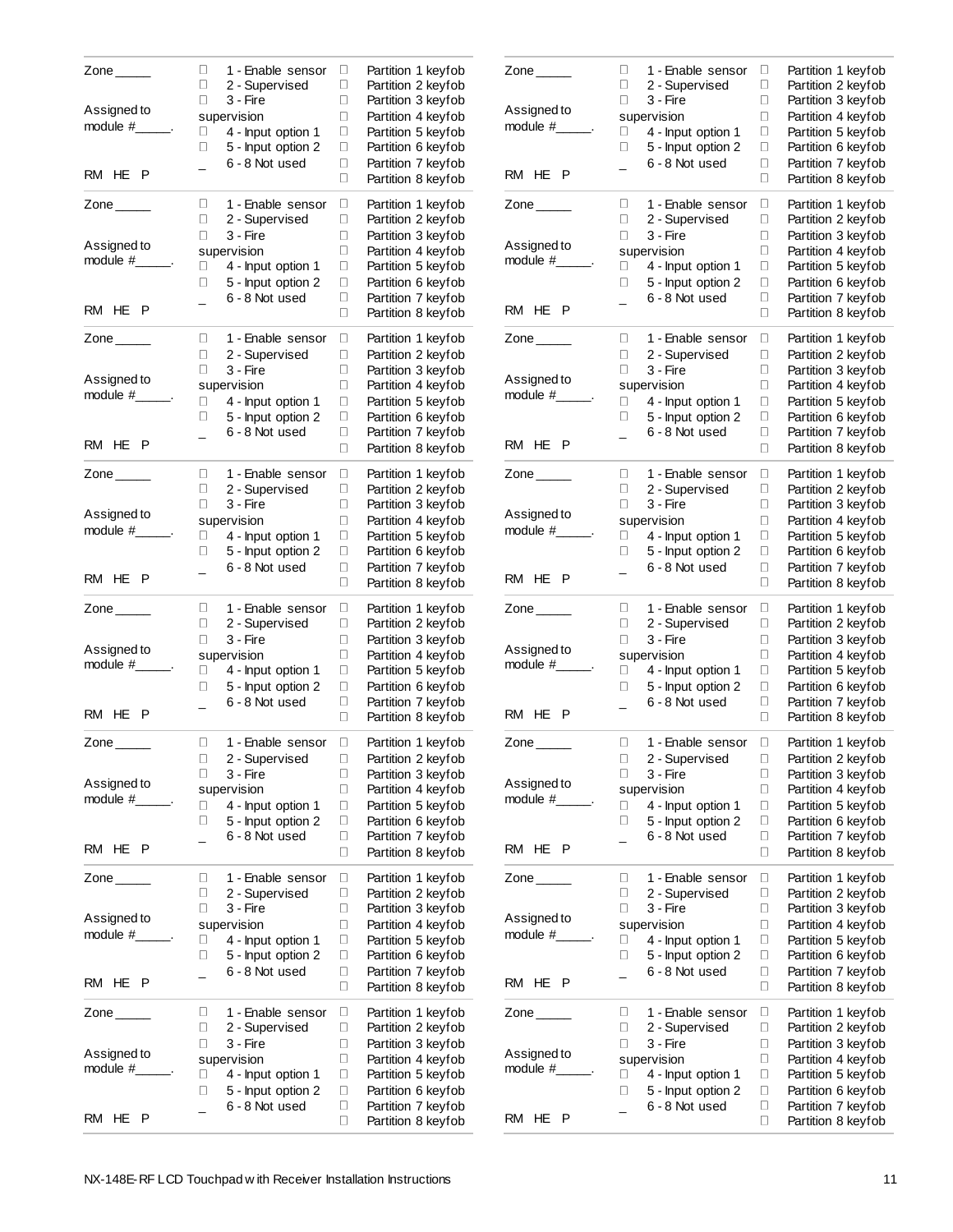| Zone $\_\_\_\_\_\$             | 0<br>0                | 1 - Enable sensor<br>2 - Supervised             | 0<br>0      | Partition 1 keyfob<br>Partition 2 keyfob                       |
|--------------------------------|-----------------------|-------------------------------------------------|-------------|----------------------------------------------------------------|
| Assigned to<br>module #______. | 0<br>0                | 3 - Fire<br>supervision<br>4 - Input option 1   | 0<br>О<br>0 | Partition 3 keyfob<br>Partition 4 keyfob<br>Partition 5 keyfob |
|                                | 0                     | 5 - Input option 2<br>6 - 8 Not used            | О<br>О      | Partition 6 keyfob<br>Partition 7 keyfob                       |
| RM HE P                        |                       |                                                 | 0           | Partition 8 keyfob                                             |
| Zone $\_\_$                    | 0<br>$\Box$<br>$\Box$ | 1 - Enable sensor<br>2 - Supervised<br>3 - Fire | О<br>О<br>0 | Partition 1 keyfob<br>Partition 2 keyfob<br>Partition 3 keyfob |
| Assigned to<br>module #______. |                       | supervision                                     | О           | Partition 4 keyfob                                             |
|                                | 0<br>0                | 4 - Input option 1<br>5 - Input option 2        | О<br>0      | Partition 5 keyfob<br>Partition 6 keyfob                       |
| RM HE P                        |                       | 6 - 8 Not used                                  | О<br>0      | Partition 7 keyfob<br>Partition 8 keyfob                       |
| Zone $\_\_\_\_\_\_\$           | U<br>0                | 1 - Enable sensor<br>2 - Supervised             | о<br>О      | Partition 1 keyfob<br>Partition 2 keyfob                       |
| Assigned to                    | $\Box$                | 3 - Fire                                        | 0<br>О      | Partition 3 keyfob                                             |
| module $#$                     | 0                     | supervision<br>4 - Input option 1               | 0           | Partition 4 keyfob<br>Partition 5 keyfob                       |
|                                | 0                     | 5 - Input option 2<br>6 - 8 Not used            | 0<br>О      | Partition 6 keyfob<br>Partition 7 keyfob                       |
| RM HE P                        |                       |                                                 | 0           | Partition 8 keyfob                                             |
| Zone $\_\_$                    | 0<br>0                | 1 - Enable sensor<br>2 - Supervised             | О<br>0      | Partition 1 keyfob<br>Partition 2 keyfob                       |
| Assigned to                    | $\Box$                | 3 - Fire                                        | О           | Partition 3 keyfob                                             |
| module #______.                | 0                     | supervision<br>4 - Input option 1               | О<br>0      | Partition 4 keyfob<br>Partition 5 keyfob                       |
|                                | 0                     | 5 - Input option 2                              | О           | Partition 6 keyfob                                             |
| RM HE P                        | $\overline{a}$        | 6 - 8 Not used                                  | О<br>0      | Partition 7 keyfob<br>Partition 8 keyfob                       |
| Zone $\_\_\_\_\_\$             | U<br>0                | 1 - Enable sensor                               | о<br>О      | Partition 1 keyfob<br>Partition 2 keyfob                       |
|                                | 0                     | 2 - Supervised<br>3 - Fire                      | О           | Partition 3 keyfob                                             |
| Assigned to<br>$module #$ .    |                       | supervision                                     | 0           | Partition 4 keyfob                                             |
|                                | 0<br>0                | 4 - Input option 1<br>5 - Input option 2        | О<br>0      | Partition 5 keyfob<br>Partition 6 keyfob                       |
| RM HE<br>P                     | $\overline{a}$        | 6 - 8 Not used                                  | 0<br>0      | Partition 7 keyfob<br>Partition 8 keyfob                       |
| Zone $\_\_$                    | 0                     | 1 - Enable sensor                               | 0           | Partition 1 keyfob                                             |
|                                | 0<br>0                | 2 - Supervised<br>3 - Fire                      | 0<br>0      | Partition 2 keyfob<br>Partition 3 keyfob                       |
| Assigned to<br>module #        |                       | supervision                                     | 0           | Partition 4 keyfob                                             |
|                                | 0<br>0                | 4 - Input option 1<br>5 - Input option 2        | 0<br>0      | Partition 5 keyfob                                             |
|                                | $\overline{a}$        | 6 - 8 Not used                                  | О           | Partition 6 keyfob<br>Partition 7 keyfob                       |
| RM HE P                        |                       |                                                 | 0           | Partition 8 keyfob                                             |
| Zone $\rule{1em}{0.15mm}$      | 0                     | 1 - Enable sensor                               | о           | Partition 1 keyfob                                             |
|                                | □<br>0                | 2 - Supervised<br>3 - Fire                      | 0<br>0      | Partition 2 keyfob<br>Partition 3 keyfob                       |
| Assigned to<br>module #        |                       | supervision                                     | О           | Partition 4 keyfob                                             |
|                                | 0<br>□                | 4 - Input option 1<br>5 - Input option 2        | 0<br>о      | Partition 5 keyfob<br>Partition 6 keyfob                       |
|                                |                       | 6 - 8 Not used                                  | О           | Partition 7 keyfob                                             |
| RM HE<br>P                     |                       |                                                 | 0           | Partition 8 keyfob                                             |
| Zone _____                     | 0<br>О                | 1 - Enable sensor<br>2 - Supervised             | о<br>о      | Partition 1 keyfob<br>Partition 2 keyfob                       |
| Assigned to                    | 0                     | 3 - Fire                                        | 0<br>0      | Partition 3 keyfob                                             |
| module #____                   | 0                     | supervision<br>4 - Input option 1               | О           | Partition 4 keyfob<br>Partition 5 keyfob                       |
|                                | 0                     | 5 - Input option 2                              | 0           | Partition 6 keyfob                                             |
| P<br><b>RM</b><br>HE           |                       | 6 - 8 Not used                                  | О<br>0      | Partition 7 keyfob<br>Partition 8 keyfob                       |

|                         | 0<br>0<br>0              | 1 - Enable sensor<br>2 - Supervised<br>3 - Fire | 0<br>0<br>О | Partition 1 keyfob<br>Partition 2 keyfob<br>Partition 3 keyfob |
|-------------------------|--------------------------|-------------------------------------------------|-------------|----------------------------------------------------------------|
| Assigned to             |                          | supervision                                     | 0           | Partition 4 keyfob                                             |
| module #                | 0                        | 4 - Input option 1                              | 0           | Partition 5 keyfob                                             |
|                         | 0                        | 5 - Input option 2                              | 0           | Partition 6 keyfob                                             |
|                         |                          | 6 - 8 Not used                                  | 0           | Partition 7 keyfob                                             |
| RM HE P                 |                          |                                                 | 0           | Partition 8 keyfob                                             |
| Zone $\_\_$             | 0                        | 1 - Enable sensor                               | 0           | Partition 1 keyfob                                             |
|                         | 0                        | 2 - Supervised                                  | 0           | Partition 2 keyfob                                             |
| Assigned to             | 0                        | 3 - Fire                                        | 0           | Partition 3 keyfob                                             |
| $module$ # $\qquad$ .   |                          | supervision                                     | 0           | Partition 4 keyfob                                             |
|                         | 0                        | 4 - Input option 1                              | 0           | Partition 5 keyfob                                             |
|                         | 0                        | 5 - Input option 2<br>6 - 8 Not used            | 0<br>О      | Partition 6 keyfob<br>Partition 7 keyfob                       |
| RM HE P                 | $\overline{a}$           |                                                 | 0           | Partition 8 keyfob                                             |
|                         |                          |                                                 |             |                                                                |
| Zone $\_\_$             | 0                        | 1 - Enable sensor                               | 0           | Partition 1 keyfob                                             |
|                         | 0                        | 2 - Supervised                                  | 0           | Partition 2 keyfob                                             |
| Assigned to             | 0                        | 3 - Fire<br>supervision                         | 0<br>0      | Partition 3 keyfob<br>Partition 4 keyfob                       |
| module $#$              | 0                        | 4 - Input option 1                              | 0           | Partition 5 keyfob                                             |
|                         | 0                        | 5 - Input option 2                              | О           | Partition 6 keyfob                                             |
|                         |                          | 6 - 8 Not used                                  | 0           | Partition 7 keyfob                                             |
| RM HE P                 |                          |                                                 | 0           | Partition 8 keyfob                                             |
| Zone $\_\_$             | 0                        | 1 - Enable sensor                               | 0           | Partition 1 keyfob                                             |
|                         | О                        | 2 - Supervised                                  | 0           | Partition 2 keyfob                                             |
|                         | 0                        | 3 - Fire                                        | 0           | Partition 3 keyfob                                             |
| Assigned to             |                          | supervision                                     | О           | Partition 4 keyfob                                             |
| module #______.         | 0                        | 4 - Input option 1                              | 0           | Partition 5 keyfob                                             |
|                         | 0                        | 5 - Input option 2                              | О           | Partition 6 keyfob                                             |
| RM HE P                 |                          | 6 - 8 Not used                                  | 0           | Partition 7 keyfob                                             |
|                         |                          |                                                 | 0           | Partition 8 keyfob                                             |
| Zone $\_\_$             | 0                        | 1 - Enable sensor                               | 0           | Partition 1 keyfob                                             |
|                         | 0                        | 2 - Supervised                                  | 0           | Partition 2 keyfob                                             |
| Assigned to             | 0                        | 3 - Fire                                        | 0           | Partition 3 keyfob                                             |
|                         |                          |                                                 |             |                                                                |
| module #                |                          | supervision                                     | 0           | Partition 4 keyfob                                             |
|                         | 0                        | 4 - Input option 1                              | 0           | Partition 5 keyfob                                             |
|                         | 0                        | 5 - Input option 2                              | 0           | Partition 6 keyfob                                             |
| RM HE P                 | $\overline{a}$           | 6 - 8 Not used                                  | 0<br>0      | Partition 7 keyfob<br>Partition 8 keyfob                       |
|                         |                          |                                                 |             |                                                                |
| Zone $\_\_$             | 0                        | 1 - Enable sensor                               | 0           | Partition 1 keyfob                                             |
|                         | 0<br>u                   | 2 - Supervised<br>3 - Fire                      | 0<br>о      | Partition 2 keyfob                                             |
| Assigned to             |                          | supervision                                     | 0           | Partition 3 keyfob<br>Partition 4 keyfob                       |
| module $#$              | О                        | 4 - Input option 1                              | 0           | Partition 5 keyfob                                             |
|                         | 0                        | 5 - Input option 2                              | 0           | Partition 6 keyfob                                             |
|                         |                          | 6 - 8 Not used                                  | О           | Partition 7 keyfob                                             |
| RM HE<br>- P            |                          |                                                 | 0           | Partition 8 keyfob                                             |
| $\mathsf{Zone} \_\_$    | 0                        | 1 - Enable sensor                               | 0           | Partition 1 keyfob                                             |
|                         | 0                        | 2 - Supervised                                  | 0           | Partition 2 keyfob                                             |
|                         | 0                        | 3 - Fire                                        | 0           | Partition 3 keyfob                                             |
| Assigned to<br>module # |                          | supervision                                     | 0           | Partition 4 keyfob                                             |
|                         | 0                        | 4 - Input option 1                              | 0           | Partition 5 keyfob                                             |
|                         | 0                        | 5 - Input option 2                              | 0<br>О      | Partition 6 keyfob                                             |
| RM HE P                 | $\overline{\phantom{0}}$ | 6 - 8 Not used                                  | 0           | Partition 7 keyfob<br>Partition 8 keyfob                       |
|                         |                          |                                                 |             |                                                                |
| Zone $\_\_$             | о<br>о                   | 1 - Enable sensor                               | о<br>О      | Partition 1 keyfob                                             |
|                         | 0                        | 2 - Supervised<br>3 - Fire                      | 0           | Partition 2 keyfob<br>Partition 3 keyfob                       |
| Assigned to             |                          | supervision                                     | 0           | Partition 4 keyfob                                             |
| module #                | 0                        | 4 - Input option 1                              | 0           | Partition 5 keyfob                                             |
|                         | 0                        | 5 - Input option 2                              | 0           | Partition 6 keyfob                                             |
| RM HE<br>- P            |                          | 6 - 8 Not used                                  | 0<br>0      | Partition 7 keyfob<br>Partition 8 keyfob                       |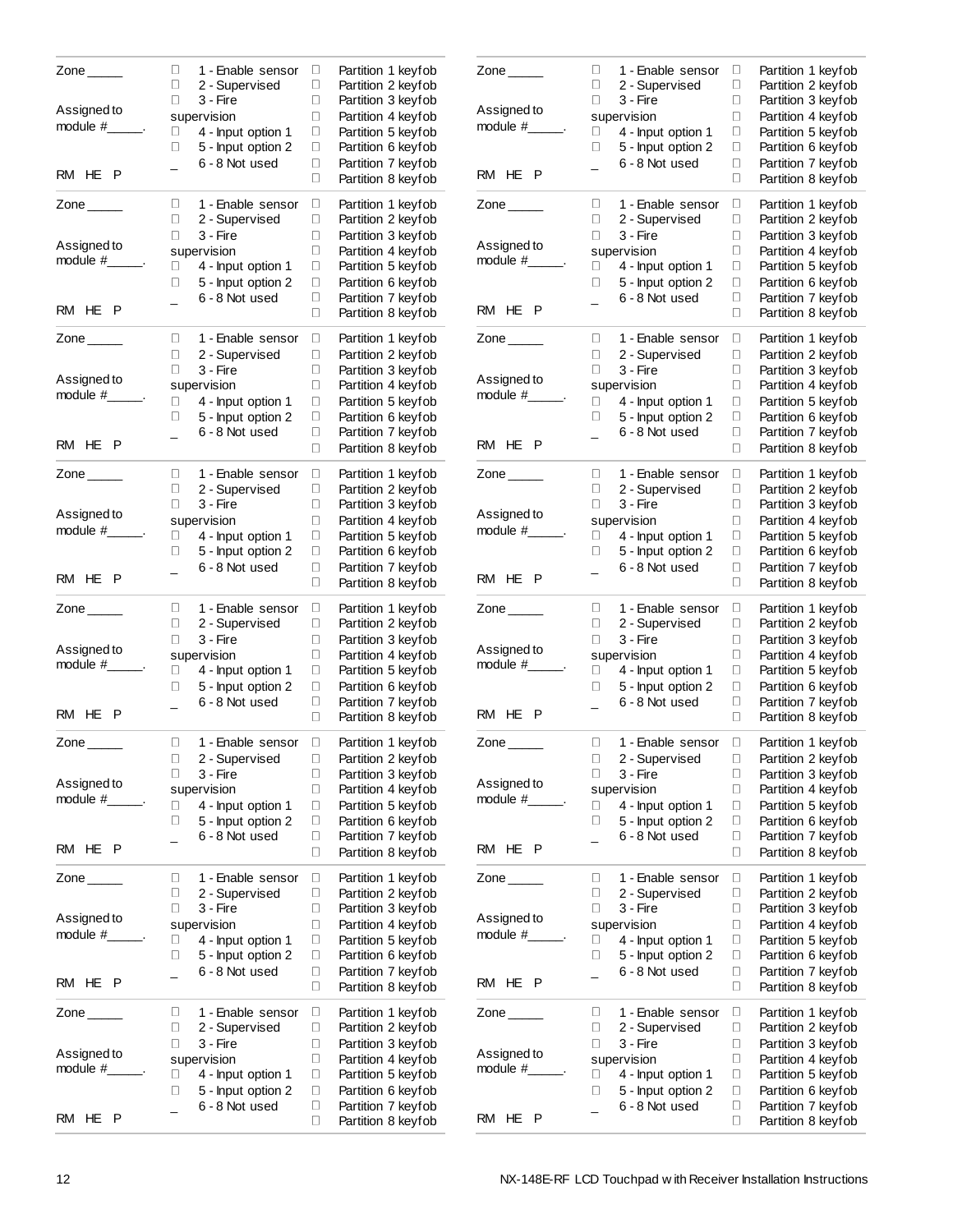| Zone $\_\_\_\_\_\$<br>Assigned to<br>module $#$ $\qquad$ .<br>RM HE<br>P | 1 - Enable sensor<br>0<br>0<br>2 - Supervised<br>0<br>3 - Fire<br>supervision<br>4 - Input option 1<br>$\Box$<br>5 - Input option 2<br>0<br>6 - 8 Not used              | Partition 1 keyfob<br>0<br>0<br>Partition 2 keyfob<br>Ο<br>Partition 3 keyfob<br>Partition 4 keyfob<br>0<br>Partition 5 keyfob<br>Ο<br>Partition 6 keyfob<br>0<br>Partition 7 keyfob<br>0<br>0<br>Partition 8 keyfob |
|--------------------------------------------------------------------------|-------------------------------------------------------------------------------------------------------------------------------------------------------------------------|----------------------------------------------------------------------------------------------------------------------------------------------------------------------------------------------------------------------|
| Zone $\qquad \qquad$<br>Assigned to<br>$module#$ .<br>RM HE P            | 0<br>1 - Enable sensor<br>0<br>2 - Supervised<br>0<br>3 - Fire<br>supervision<br>4 - Input option 1<br>0<br>5 - Input option 2<br>0<br>6 - 8 Not used<br>$\overline{a}$ | Partition 1 keyfob<br>0<br>Partition 2 keyfob<br>0<br>Partition 3 keyfob<br>0<br>Partition 4 keyfob<br>□<br>Partition 5 keyfob<br>□<br>Partition 6 keyfob<br>0<br>Partition 7 keyfob<br>□<br>0<br>Partition 8 keyfob |
| Zone $\_\_$<br>Assigned to<br>module $#$ .<br>RM HE P                    | Ο.<br>1 - Enable sensor<br>0<br>2 - Supervised<br>0<br>3 - Fire<br>supervision<br>0<br>4 - Input option 1<br>5 - Input option 2<br>0<br>6 - 8 Not used                  | о<br>Partition 1 keyfob<br>Ο<br>Partition 2 keyfob<br>Ο<br>Partition 3 keyfob<br>0<br>Partition 4 keyfob<br>Ο<br>Partition 5 keyfob<br>Partition 6 keyfob<br>0<br>0<br>Partition 7 keyfob<br>0<br>Partition 8 keyfob |
| Zone $\_\_$<br>Assigned to<br>module #______.<br>RM HE P                 | 0<br>1 - Enable sensor<br>0<br>2 - Supervised<br>0<br>3 - Fire<br>supervision<br>4 - Input option 1<br>0<br>5 - Input option 2<br>0<br>6 - 8 Not used<br>$\overline{a}$ | 0<br>Partition 1 keyfob<br>Partition 2 keyfob<br>□<br>0<br>Partition 3 keyfob<br>Partition 4 keyfob<br>0<br>Partition 5 keyfob<br>□<br>0<br>Partition 6 keyfob<br>Partition 7 keyfob<br>0<br>Partition 8 keyfob<br>0 |
| Zone $\_\_$<br>Assigned to<br>module #____<br>RM HE P                    | 0<br>1 - Enable sensor<br>0<br>2 - Supervised<br>0<br>3 - Fire<br>supervision<br>4 - Input option 1<br>$\Box$<br>5 - Input option 2<br>0<br>6 - 8 Not used              | о<br>Partition 1 keyfob<br>О<br>Partition 2 keyfob<br>Partition 3 keyfob<br>0<br>Partition 4 keyfob<br>0<br>0<br>Partition 5 keyfob<br>Partition 6 keyfob<br>0<br>Partition 7 keyfob<br>0<br>0<br>Partition 8 keyfob |
| Zone _____<br>Assigned to<br>module #<br>RM HE<br>P                      | 0<br>1 - Enable sensor<br>$\Box$<br>2 - Supervised<br>0<br>3 - Fire<br>supervision<br>4 - Input option 1<br>0<br>5 - Input option 2<br>0<br>6 - 8 Not used              | Partition 1 keyfob<br>0<br>0<br>Partition 2 keyfob<br>0<br>Partition 3 keyfob<br>0<br>Partition 4 keyfob<br>Partition 5 keyfob<br>0<br>Partition 6 keyfob<br>0<br>0<br>Partition 7 keyfob<br>0<br>Partition 8 keyfob |
| 593<br>Receiver Options<br>(all defaults off)                            | 0<br>1 - Enable jam<br>detect □ 2 - Enable<br>auto advance to next<br>zone number                                                                                       | None                                                                                                                                                                                                                 |
|                                                                          | 0<br>3 - Keyfob user ID<br>(off all keyfobs report<br>as user 99; on $=$<br>keyfob reports as<br>learned zone #)                                                        |                                                                                                                                                                                                                      |
|                                                                          | 4-5 Not used<br>U<br>6 - keyfob disarm<br>only during entry or<br>partial alarm<br>7-8 Not used                                                                         |                                                                                                                                                                                                                      |
|                                                                          |                                                                                                                                                                         |                                                                                                                                                                                                                      |

| 594<br>Receiver Zone                                                                                                                   |                                                                                                                                                                          | Starting zone numbers<br>by bank setting:                                                                                                                                                                                                                                                                           |                          |                                                                                               |
|----------------------------------------------------------------------------------------------------------------------------------------|--------------------------------------------------------------------------------------------------------------------------------------------------------------------------|---------------------------------------------------------------------------------------------------------------------------------------------------------------------------------------------------------------------------------------------------------------------------------------------------------------------|--------------------------|-----------------------------------------------------------------------------------------------|
| <b>Bank Setting</b><br>(Default = 0-set<br>this before<br>learning any<br>sensors. See step<br>5 under Enrolling<br>w ireless sensors) | ₽<br>⊡<br>2<br>ً<br>2<br>₽<br>⊡<br>⊡<br>$\overline{2}$<br>⊡<br>2<br>⊡<br>$\overline{2}$<br>2<br>$\overline{2}$<br>₽<br>ً<br>₽<br>ً<br>2<br>ً<br>$\overline{2}$<br>₽<br>2 | $0 = 1$<br>$1 = 9$<br>$2 = 17$<br>$3 = 25$<br>$4 = 33$<br>$5 = 41$<br>$6 = 49$<br>$7 = 57$<br>$8 = 65$<br>$9 = 73$<br>$10 = 81$<br>$11 = 89$<br>$12 = 97$<br>$13 = 105$<br>$14 = 113$<br>$15 = 121$<br>$16 = 129$<br>$17 = 137$<br>$18 = 145$<br>$19 = 153$<br>$20 = 161$<br>$21 = 169$<br>$22 = 177$<br>$23 = 185$ |                          |                                                                                               |
| 595<br>Supervision<br>Window <sub>s</sub>                                                                                              |                                                                                                                                                                          | Normal<br>(0 to 255 hours;<br>$default = 24 hours)$                                                                                                                                                                                                                                                                 | hours.                   | Fire<br>hours.<br>(0 to 255 hours;<br>$default = 4 hours)$                                    |
|                                                                                                                                        |                                                                                                                                                                          | Segment 3:                                                                                                                                                                                                                                                                                                          |                          |                                                                                               |
|                                                                                                                                        |                                                                                                                                                                          |                                                                                                                                                                                                                                                                                                                     |                          | Transmitter Check-in Window ____ minutes<br>(1 to 30 minutes, default = 40 minutes, disabled) |
|                                                                                                                                        |                                                                                                                                                                          | supervision w indows.                                                                                                                                                                                                                                                                                               |                          | Do not change Segment 3 setting unless<br>required. See step 7 under Transmitter              |
| 600<br>Number of rounds<br>received from last<br>transmitter<br>learned                                                                |                                                                                                                                                                          |                                                                                                                                                                                                                                                                                                                     | See Transmitter testing. |                                                                                               |